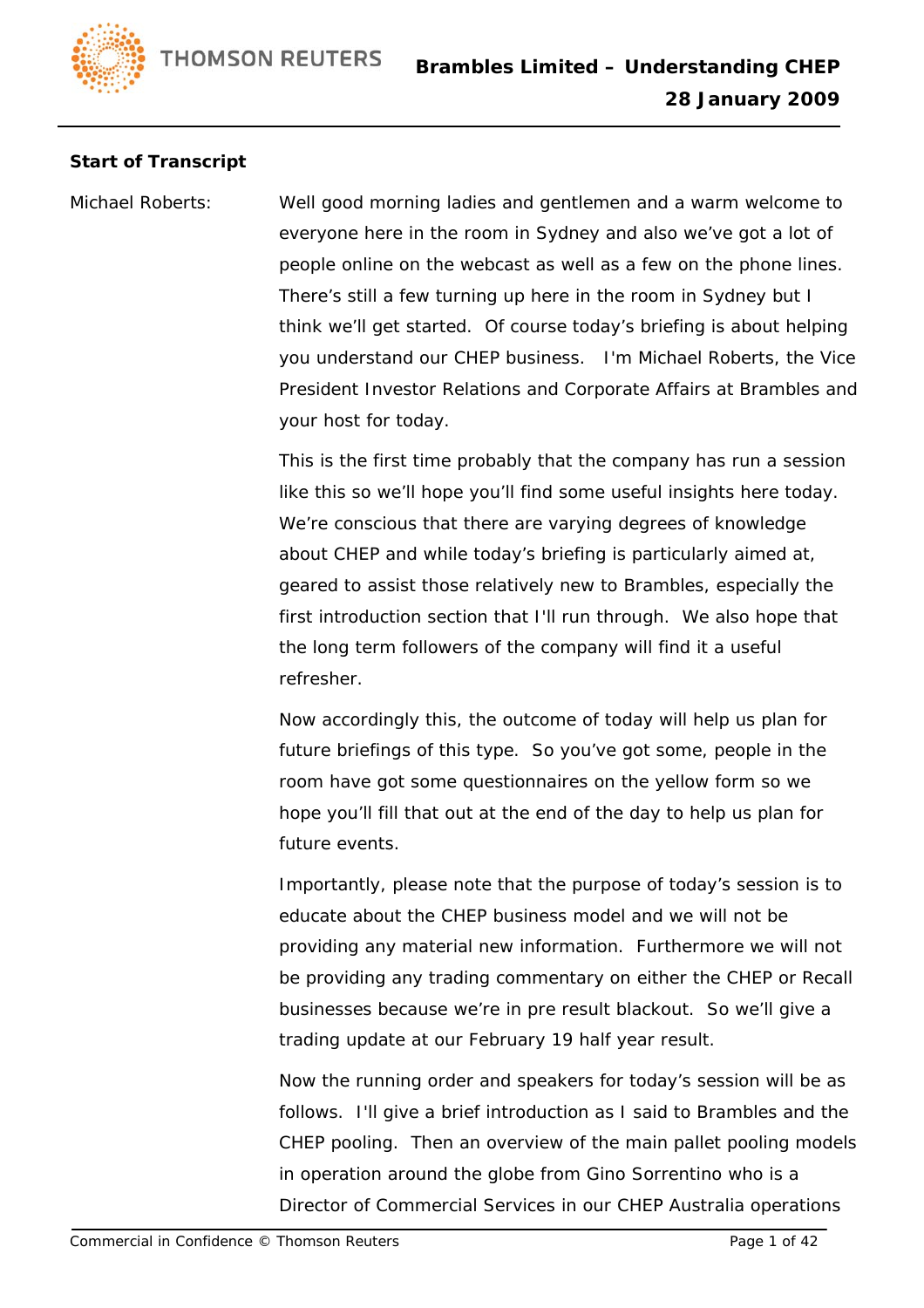and who has also spent time in our US operations. Gino's just here, so welcome, Gino. Then we're going to have a run through some of the key financials relating to pallet accounting from Patrick Gibson, Brambles Group Financial Controller. Patrick's there. And finally a real life illustration showing practical ways to look at various elements of the CHEP business including cap ex and depreciation which I know some have found challenging to analyse, so a very useful session. That will be presented by Liz Doherty, Brambles CFO, who most of you already know.

I'd also like to welcome two senior executives from CHEP Asia Pacific who are here in the audience with us today. They're up the back there, Craig van der Laan, Group President, CHEP Australia. Craig's just stood up there, so you can talk to him after the session or Paul McGlone, President of CHEP Australia also here. So welcome, Paul.

Total presentation time should be around an hour and a quarter, perhaps to an hour and a half so that will leave plenty of time at the end for questions from the room and from those online and on the phones. So please hold those questions until the conclusion of Liz's presentation. Now depending on the number of questions we hopefully should finish by no later than 11:30am this morning. I may also build in a short break. If your eyes start glazing over and you need a break, we might do that as well.

Finally, to those of you in the room here with us today, could you please switch off your mobile phones or turn them to silent please.

Okay, let's get on with the presentation by turning to slide 3 which you can see on the screen where we see a brief company profile. Brambles is a leading provider of global supply chain services through its CHEP business and information management services through its Recall business. The group operates in around 45 countries and employs more than 12,000 people.

Brambles is the parent company and has a primary listing on the Australian Stock Exchange or Securities Exchange with a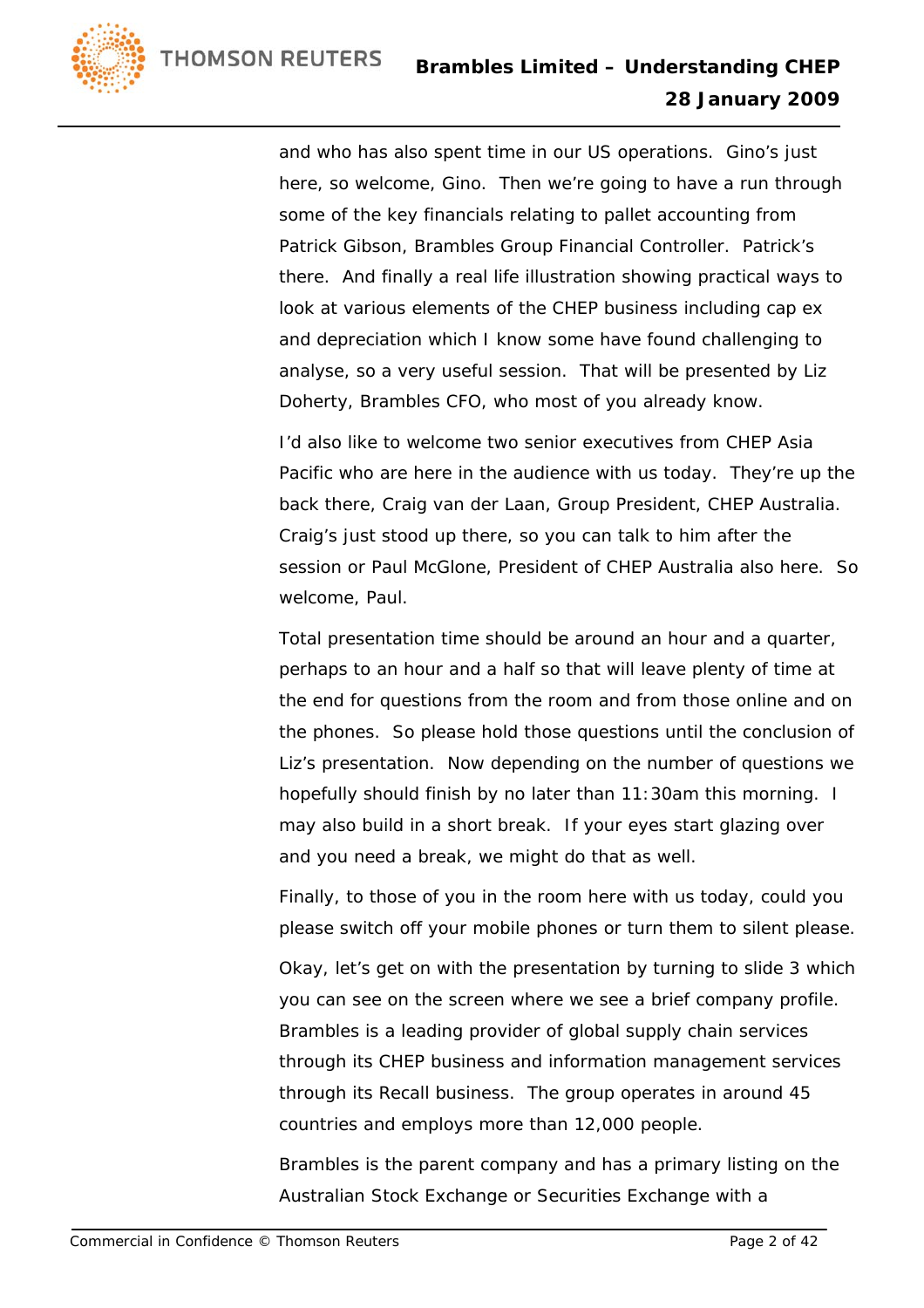

secondary listing on the London Stock Exchange. Our market cap is about A\$9 billion which ranks as about number 20 on the ASX. Total assets worth US\$5.6 billion at the year end 2008 and the company is headquartered here in Australia.

Slide 4 summarises the CHEP and Recall businesses. Just a brief history. CHEP was established in 1958 when Brambles purchased the Commonwealth handling equipment pool from the Australian Federal Government which consisted of an assortment of industrial machinery and wooden cargo pallets. Now that small 1950s Australian focussed business has now grown into the unique operation it is today carrying on pooling services around the world, predominantly in pallets of course.

Brambles records management business first took shape in 1978 after a small business in vault and security storage grew strongly in records management services. In 1999 Brambles consolidated its various records management businesses under the Recall brand name.

Well today Brambles has industry leading positions in both CHEP and Recall. They have a widespread geographic reach and significant expertise in the services they provide to many of the world's leading companies.

Slide 5 shows that Brambles operations are managed in four business units, CHEP Americas, CHEP Europe Middle East Africa which we shorten to EMEA, CHEP Asia Pacific and Recall. Now you can see on the screen that each business is managed by a Group President and those people report directly to the Brambles Chief Executive Officer, Mike Ihlein, and these five people, together with Mike's other reports Jasper Judd, Senior VP in Strategic Development, Nick Smith, Senior VP Human Resources and Liz Doherty, the Chief Financial Officer comprise the Brambles executive leadership team.

Slide 6 shows the split of 2008 sales revenue by business unit. Solid sales revenue and comparable operating profit growth,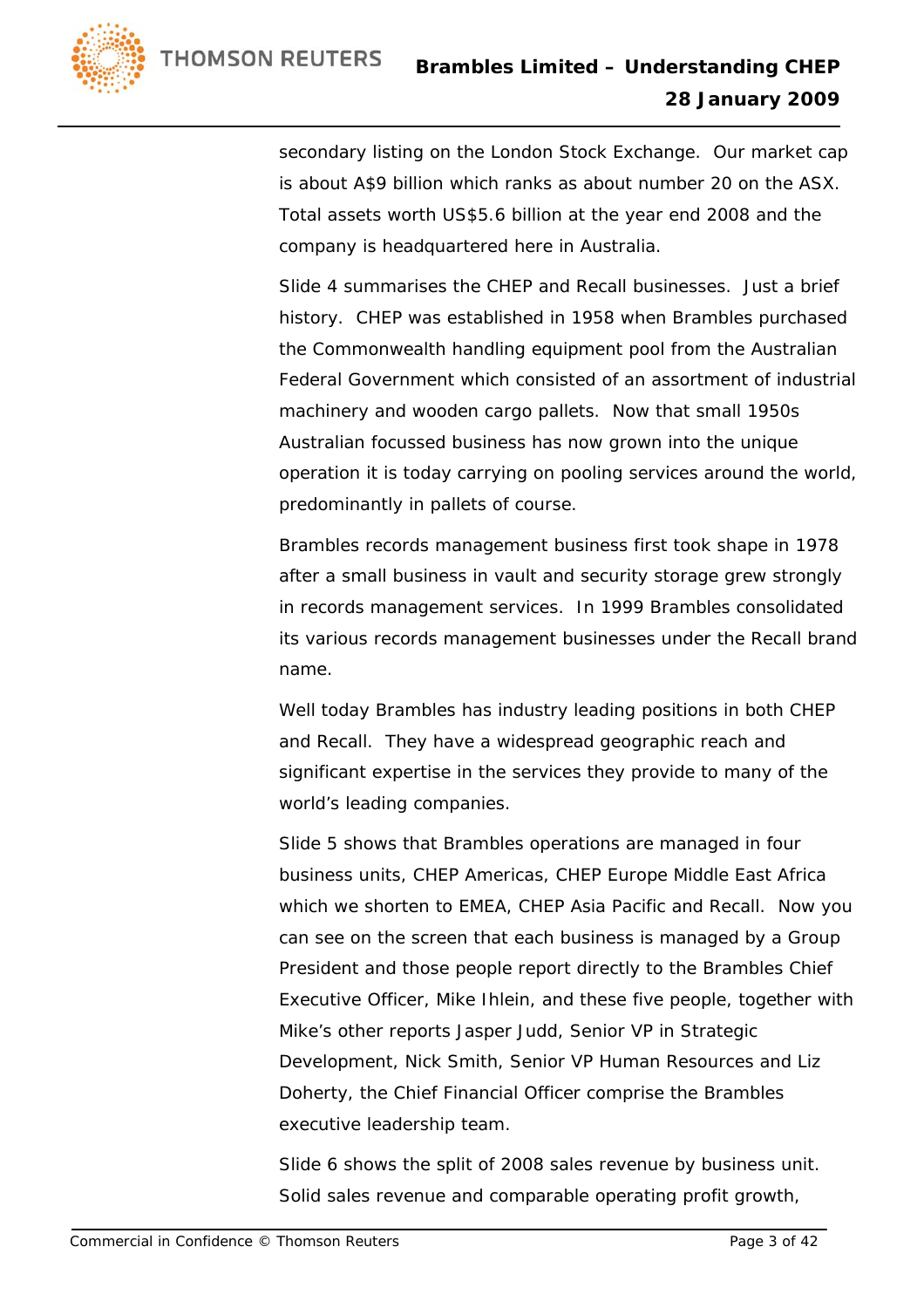

consistent cash flows, strong operating margins and return on capital invested all underpin Brambles robust financial performance.

CHEP Americas operates in eight countries with its most significant operations based in the USA. Now CHEP USA comprises more than 70 per cent of the total CHEP Americas sales revenue. CHEP EMEA operates in 30 countries with CHEP Europe made up of 23 of those countries, more than 90 per cent of total EMEA sales revenue with the UK representing approximately a third of Europe's revenue.

CHEP Asia Pacific operates in eight countries with Australia comprising more than 85 per cent of total sales revenue in Asia Pacific.

And, finally, Recall. It operates in over 20 countries with its most significant operations being in the USA, Europe and Australia which combined comprise more than 80 per cent of Recall's sales revenue.

A bit of a busy slide here but we turn now to the sales split by service for Brambles on Slide 7 and focus predominantly on the CHEP business. CHEP services are based on a unique combination of reliable and high quality products, sophisticated control systems, customer driven operating solutions and a flexible international service centre infrastructure. CHEP employs over 7,000 people worldwide.

So if we work clockwise starting at the top right of the slide, starting with pallets, they comprise the vast majority of CHEP sales and a focus mainly on fast moving consumer goods, FMCG industries, generally in regions with highly developed distribution and retailing infrastructures. CHEP has around 250 million pallets, actually 251 million as at June 2008.

Onto automotive containers, these are used by parts suppliers to distribute manufactured auto parts directly to the assembly lines of auto manufacturers. This avoids the double handling of parts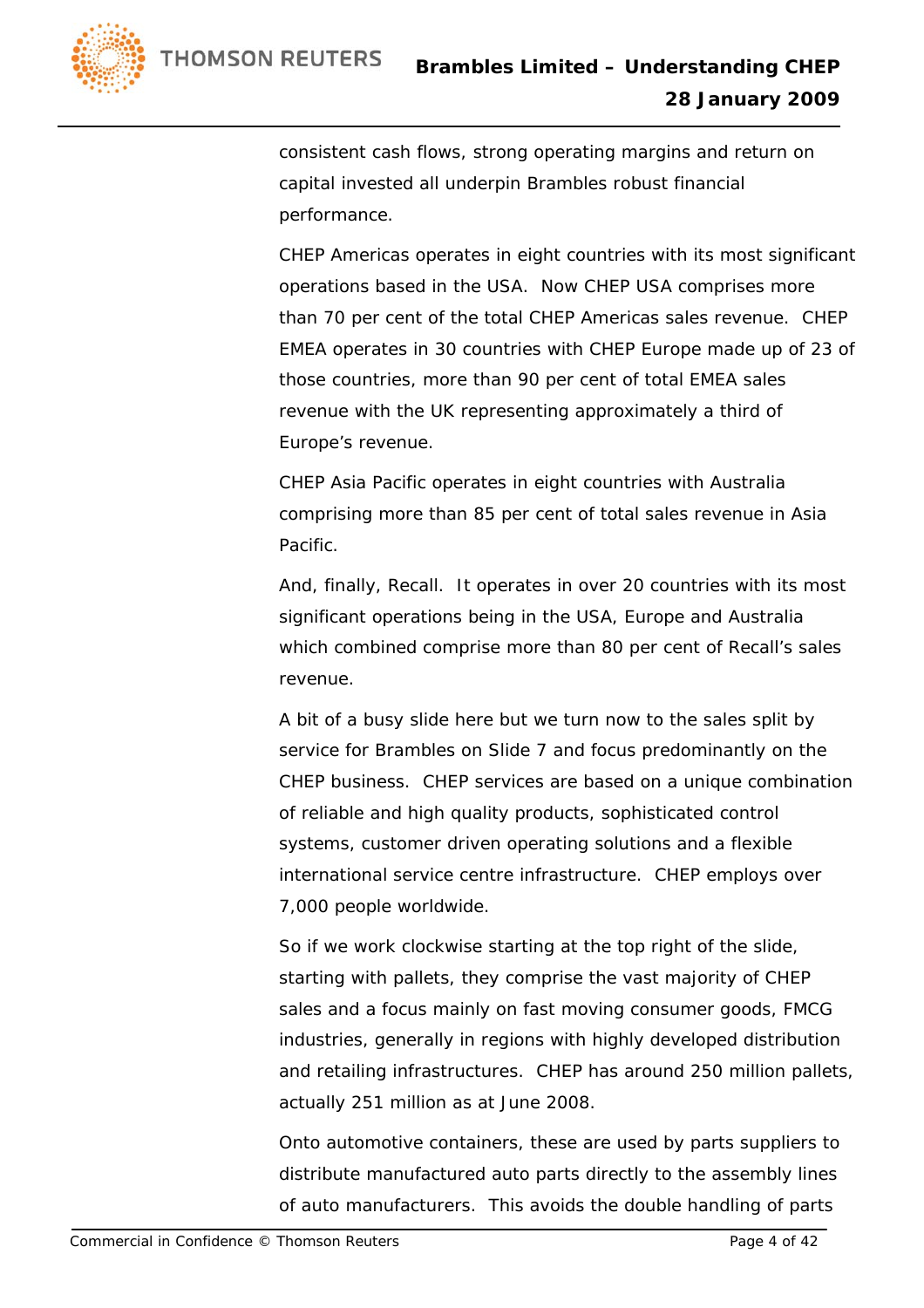

and of the total of 11 million auto containers, the largest pool is in Europe. But CHEP also has somewhat smaller pools in Australia and South Africa with a small but developing presence in China and South East Asia.

CHEP's 39 million or so reusable plastic containers, which we call RPCs for short, are mainly used in food growing and production industries, especially fruit and vegetables, and again predominantly in Europe with smaller pools in Australia and New Zealand. Using these contains helps reduce product damage in transit, avoids double handling of produce and eliminates the use of cardboard for packaging.

Intermediate bulk containers are for semi bulk packaging and transportation of liquid and dry products in the food, chemical and pharmaceutical industries. Catalyst and chemical containers are specialised intermediate bulk containers hired for the petro refining, gas processing and petro chemical industries.

And, finally, Recall. As discussed earlier Recall has homogeneous services throughout the world is storage, retrieval and destruction of physical and digital information with almost 5,000 employees in total.

Okay, we now move onto the main focus of today's briefing, the CHEP pallet pooling business. Now pallets comprise 72 per cent of Brambles overall sales revenue and 87 per cent of CHEP sales revenue. But before we discuss the CHEP pallets and pooling it's worthwhile spending just a few moments to consider the characteristics of the main alternative to pooling, known as whitewood which still comprises the vast majority of pallet movement around the world.

Whitewood is simply the industry term for non proprietary, unpainted pallets offered by non pooling companies either in a one way trip style in the USA or in an exchange type model in continental Europe. We'll look at these two models in a little more detail in Gino's presentation. Unlike pooled pallets, ownership of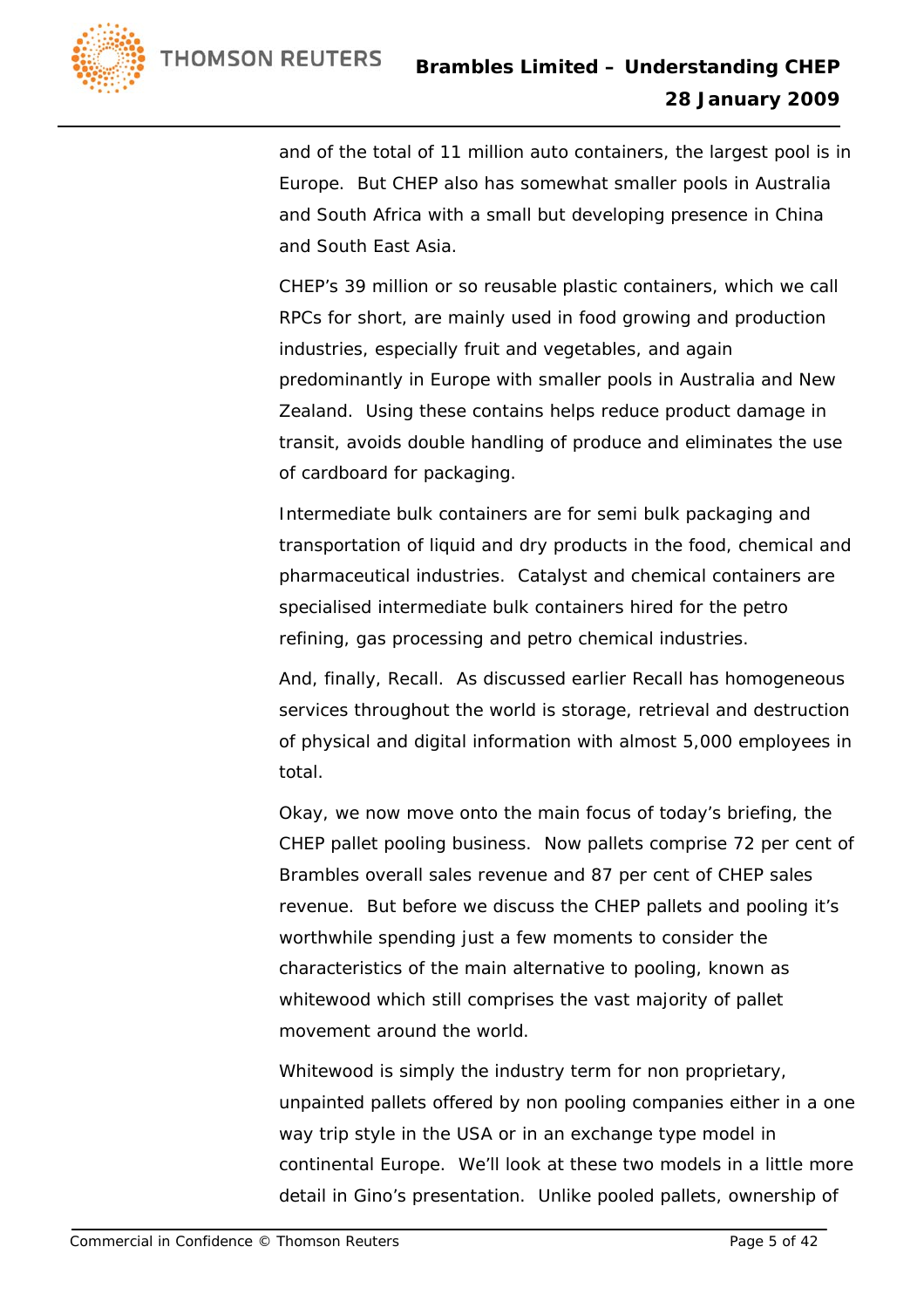

whitewood pallet is generally transferred to each business as the pallet passes through the supply chain.

Now typically whitewood pallets are of a lower quality than CHEP pooled pallets although it's fair to say that some manufacturers will be satisfied with a whitewood pallet for the particular circumstances of their manufacturing operations and supply chain. So there is a place for whitewood as well as pooled pallets.

The cost of the whitewood solution, particularly in the exchange model, varies depending on the attributes of the supply chain such as distance, need for quality, complexity and the requirement for disciplined collaboration between retailers, transporters and manufacturers. Just the whitewood pallet ordering and control process alone can be sometimes costly and time consuming.

So, alternatively manufacturers can outsource their pallet requirements by returning, by turning to the CHEP business model which provides the customer value proposition shown here on slide 10. The CHEP pooling model delivers substantial benefits to its customers and others in the supply chain compared to the traditional one way or exchange systems using whitewood alternatives and this is demonstrated through the provision of pallets in standard sizes, weights and designs based on local requirements and customer needs.

In many instances CHEP pallets are of a higher quality than the whitewood alternative, therefore helping reduce product damage for customers. The widespread availability of CHEP pallets from strategically located service centres ensures that customers eliminate the need to incur potentially significant capital expenditure, very important point because of the cap ex they would have to otherwise spend. And they also save on the cost of ongoing pallet repairs and also very importantly, asset management of pallets.

The CHEP program offers pool participants improved efficiencies through reduced transportation and handling costs. Now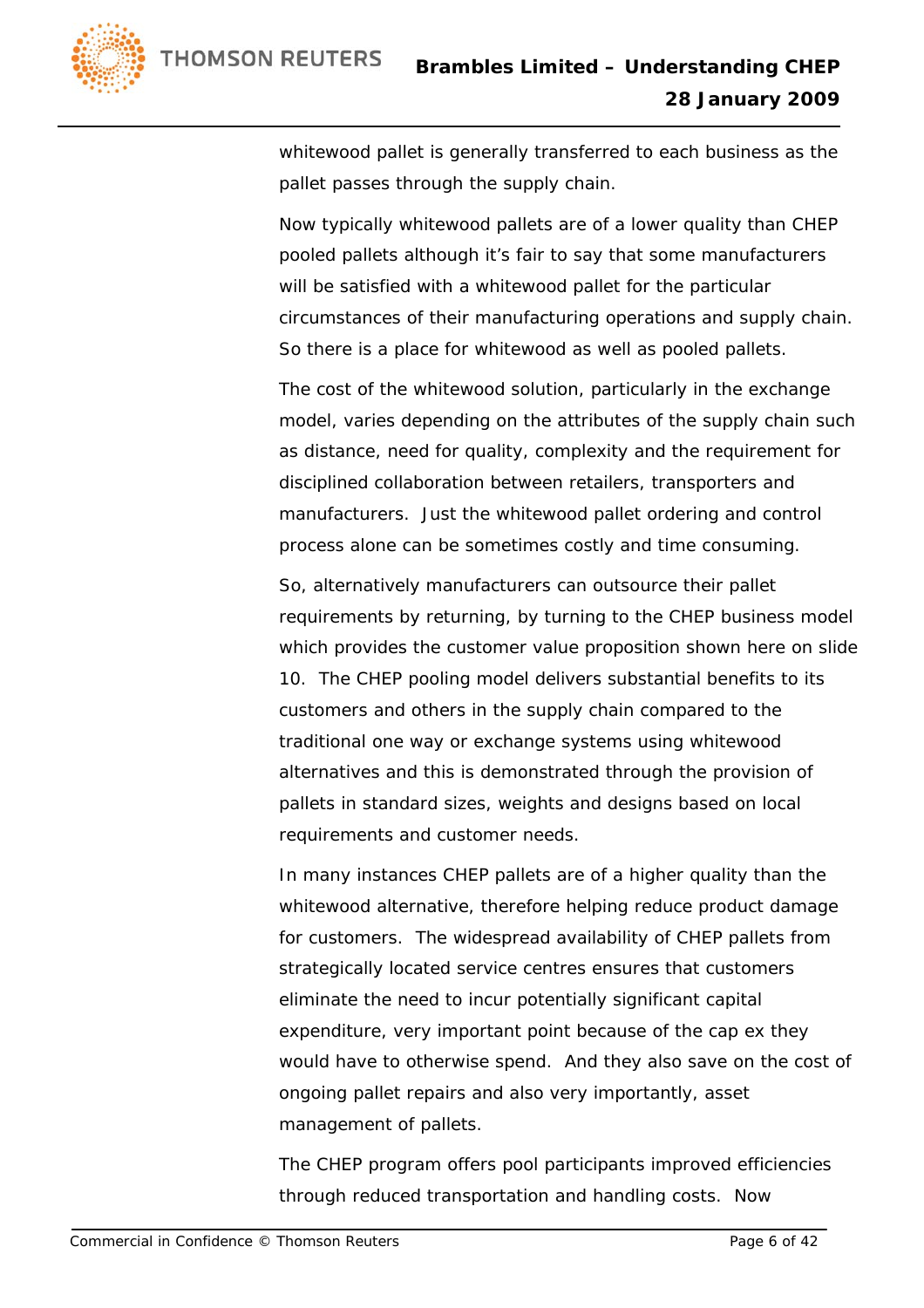

competitive pricing delivers cost savings to customers using CHEP pallets versus the whitewood alternative. However customers will typically not move from whitewood to CHEP pallets unless they achieve at least a reasonable cost saving, especially since pallets typically comprise such a small part of the customer's total costs.

Finally our pallets are generally more substantial construction and their regular inspection and repair not only reduces environmental waste but also provides greater employee and customer safety, especially in high bay warehouse environments.

Turning now to slide 11 for a snapshot of our global CHEP business. CHEP's longstanding presence in the regions in which it operates and its valuable and transferable knowhow has provided the company with first mover advantage around the world and also an unmatched infrastructure and asset base. This global presence combined with CHEP's best practices and experience provides significant competitive advantages and have also enabled CHEP to expand into emerging regions in recent years.

Let's also take the opportunity to look at growth prospects for CHEP on slide 12. Unlike other companies with significant operations in the USA and Continental Europe where these regions are often classified as mature, CHEP has exciting growth prospects in both these regions. In the USA where CHEP has approximately 40 per cent penetration in the FMCG segment, which we narrowly define as grocery only, there are also strong growth opportunities for CHEP and these include the beverages, food service and other segments such as home improvement and office supplies.

In Europe organic growth in countries like France and Italy is available along with geographic expansion in Germany and Central and Eastern Europe to drive future growth in the region. Other significant long term geographic growth opportunities are available in Latin America, China and India and the latter two of which are only in the very early stages of development.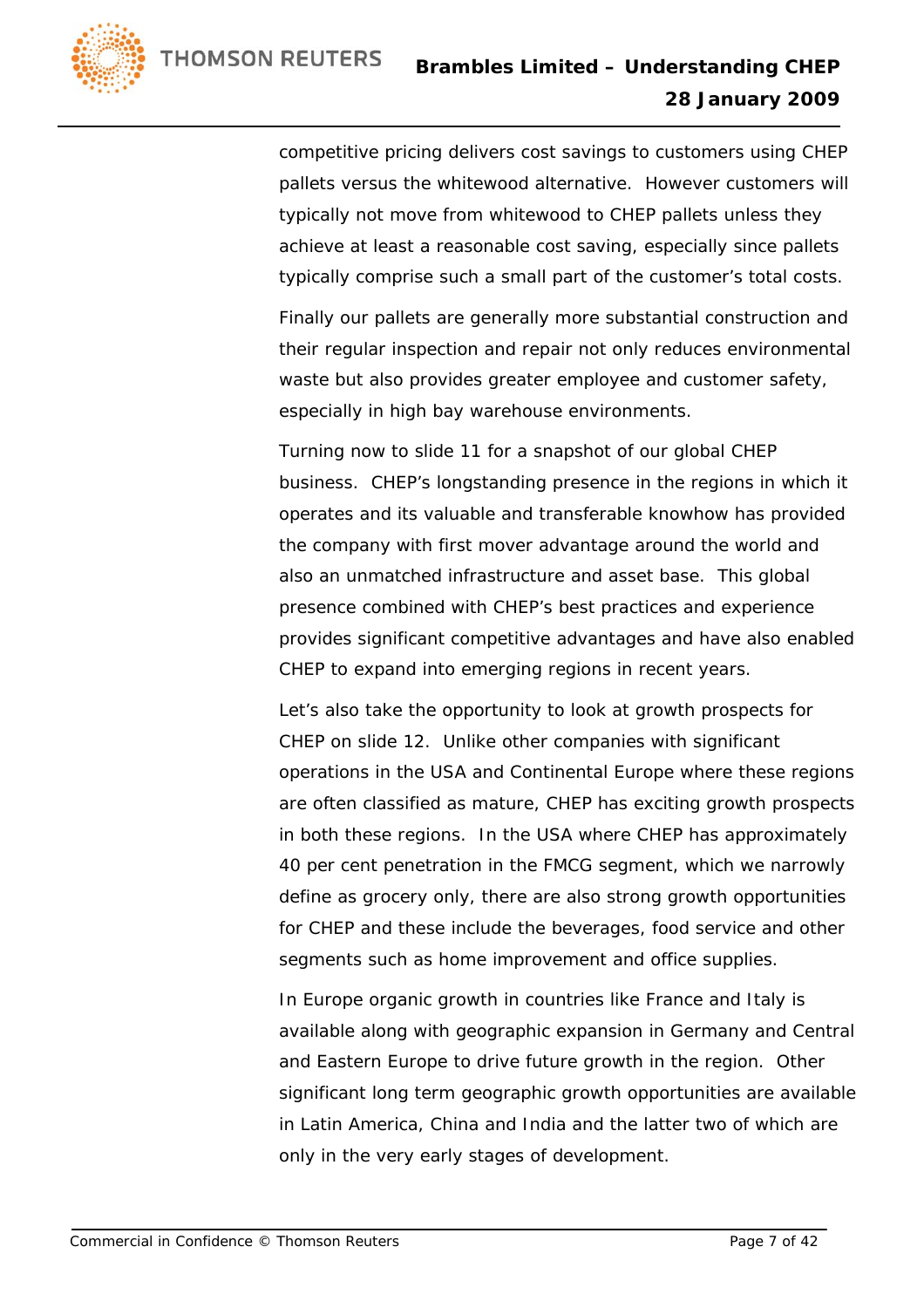

I should also add that just because a handful of regions are shown as mature on the map, it doesn't mean that growth prospects are zero. There can still be reasonable organic growth available, particularly in FMCG, plus there are often good opportunities in auto containers and RPCs.

Finally onto, for my section, onto slide 13 which shows a sample of CHEP's customer base. As mentioned earlier CHEP delivers pallet and container supply chain solutions for customers in the consumer goods, produce, meat, beverage and raw materials industries with a focus on the FMCG sector.

While not immune from economic downturn, these sectors are generally less volatile in challenging economic conditions. Although the automotive segment is subject to greater economic variability it still offers good long term growth prospects for CHEP. CHEP enjoys strong long term relationships with a diverse base of customers which provides a recurring revenue streams that helps insulate CHEP from the loss of any single customer.

Just a couple of stats. CHEP's top 10 customers account for less than 20 per cent of total CHEP revenue with no single customer accounting for more than four per cent of revenue. On average the top 10 customers have been doing business with CHEP for over 15 years each.

Now I'd like to hand over to Gino Sorrentino who will give you an overview of the basics of pallet pooling. Gino.

Gino Sorrentino: Good morning everyone, and thank you Michael. I'll spend the next 15 minutes this morning giving an overview of the three basic pallet pooling models used across CHEP. I'll highlight the differences in terms of physical pallet flows, pricing architecture, and importantly, how we generate revenue.

> At their most basic level, the CHEP pallet pooling models are conceptually simple to understand in terms of how equipment flows and revenue is generated.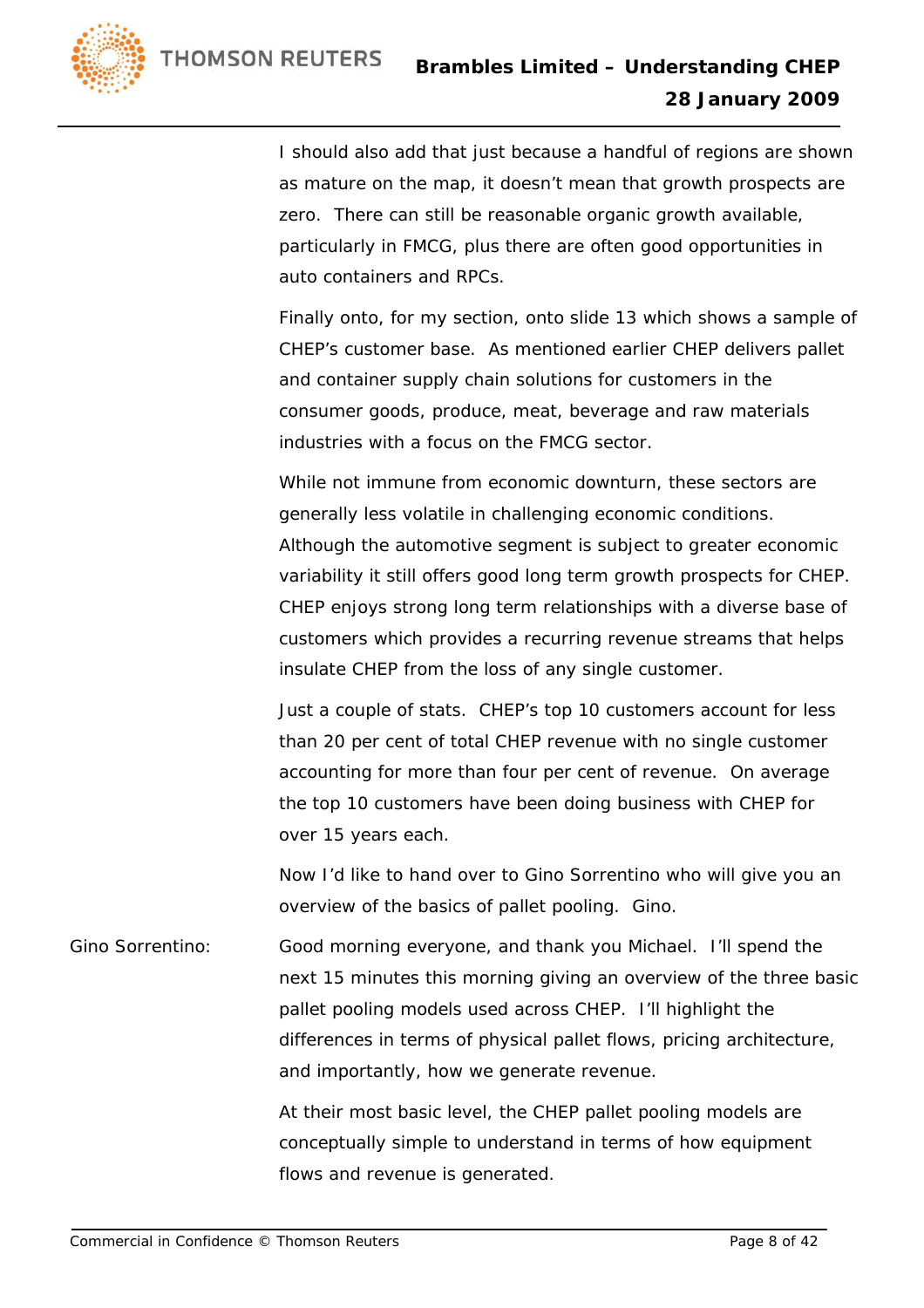We'll now look at the high level business model and some key principles on slide 15. This business model reflects the three key players in the supply chain. The manufacturer or an emitter in CHEP jargon, the retailer which we call the distributor, and the CHEP service centre network.

 Under the CHEP system, pallets are issued to manufacturers who place their product onto CHEP pallets for delivery through the supply chain to retailers. When the products are removed for sale, the pallets are returned to CHEP.

 Critical to the integrity of the system are the following three main principles which the CHEP pool operates under. One, the equipment is owned by CHEP at all times. Two, pricing reflects the supply chain's usage of the pallet, and CHEP's costs associated with that usage, including pallet depreciation, pallet recovery, transport, and the cost of repair. And three, customers are generally not under any obligation to use a minimum quantity of pallets, nor to hold the pallets for any minimum period of time.

 The business model applied internally to manage the pool is the same as I have just described, but more sophisticated to ensure standardisation and the application of metrics across the business.

 In 2002 CHEP developed a global standard pooling template known as the ABC model illustrated here, which is now used as the foundation for our operating metrics. The diagram illustrates the model for the flows between one manufacturer shown here as an E, one retailer shown as the D, and the CHEP service centre represented by A+B+C, where A represents pallets awaiting inspection, B, those to be repaired, and C, are repaired pallets known internally as conditioned.

 In practice, complexity increases when you add multiple manufacturers, retailers, regions and flows.

 The benefit of the ABC model is that it is a standardised model with common terminology. Prior to the introduction of the ABC model, the E, D and CHEP service centre would go under multiple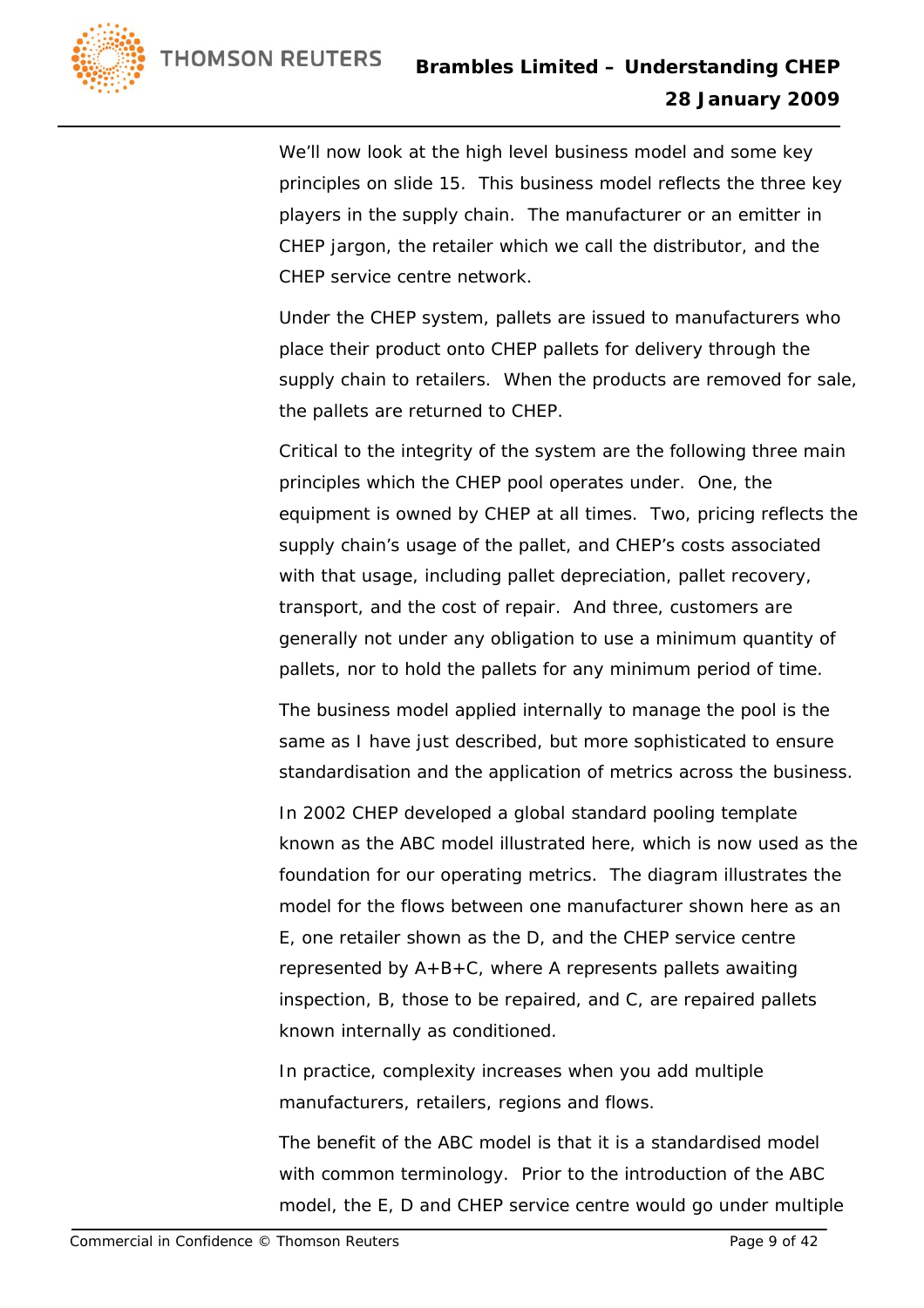

names creating unnecessary complexity for staff, systems and management in communicating and understanding.

 The ABC model has allowed the direct comparison of all pallet pooling techniques and costs across CHEP's global operations. It enables sophisticated supply chain flows to be analysed and optimised, KPIs recorded and tracked, and consistent focus management reporting.

 The implementation of the ABC model was integrated into CHEP's global SAP rollout. That was configured to reflect the model, including costs and revenue overlays.

 We'll now look at the three business models used across CHEP regions in slide 17. We have three basic pooling models that are different, but which coexist in certain regions, particularly EMEA. These are the one way trip, exchange and transfer hire model.

 The three business models are distinguished by the ways in which pallets physically flow, the pricing architecture applied to suit those models, and the derivation of revenue streams in each model.

 I'll take you through the key characteristics of each model in a moment, but first I wanted to emphasise that this is an overview of the models, and in order to provide this common understanding rather than diving into detailed operational differences, or indeed specific commercial arrangements that may arise.

 Let's look at the three models side by side on slide 18. This slide illustrates the differences in pallet flows between the three different pooling models. One, the one way trip model. Pallets are issued from a CHEP plant to the manufacturer. The pallets are used by the manufacturer to load goods and enable their transport through the supply chain. Once loaded with goods, the pallets are transported from the manufacturer to the retailer. Once emptied, they are returned to CHEP for inspection, repair and then reissue to a manufacturer. In effect, in a one way trip model, the pallet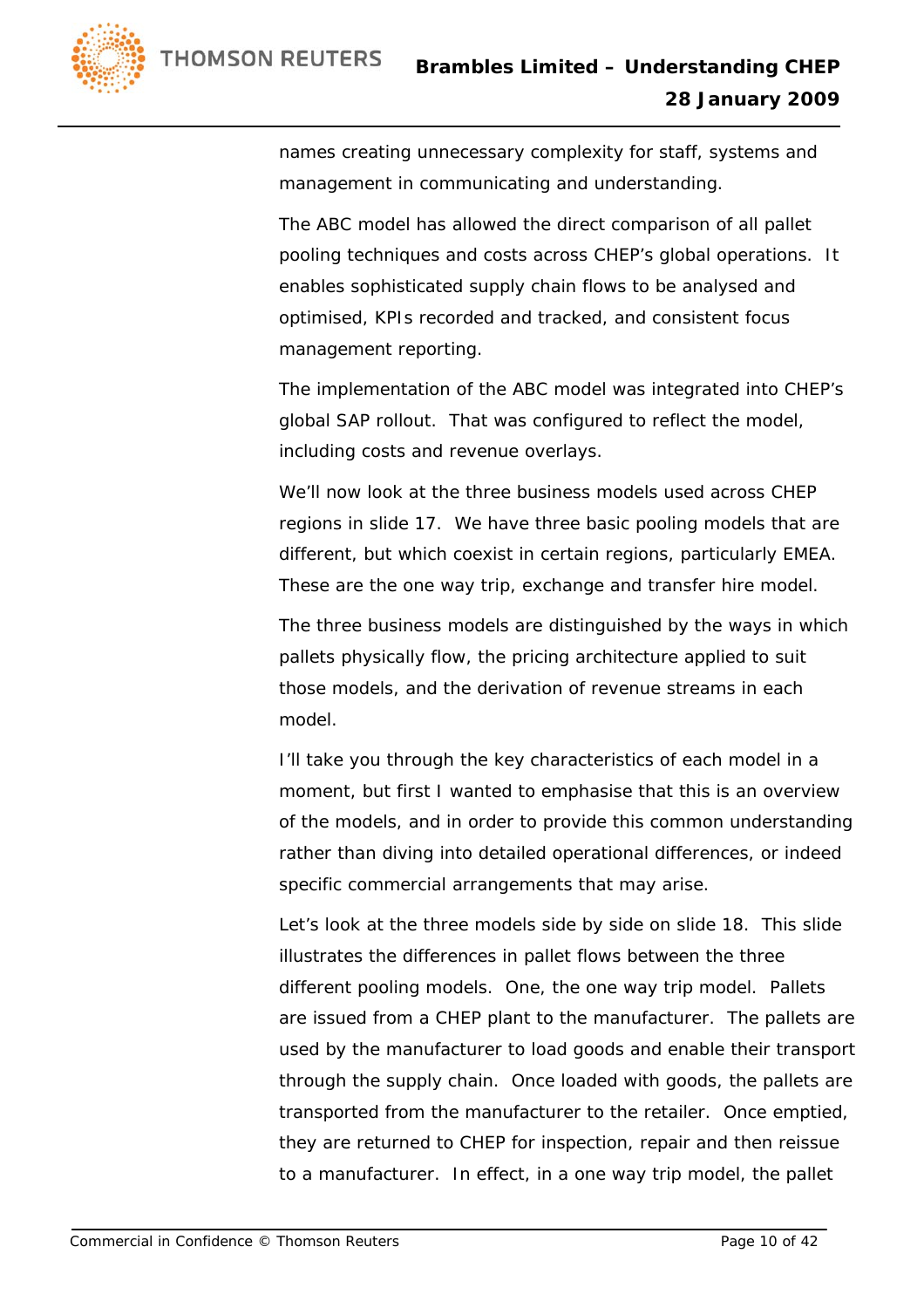



generally moves through the supply chain once before returning to CHEP.

 Secondly, the exchange model. In this model CHEP pallets may be exchanged between the manufacturer and the retailer multiple times before being returned to CHEP in order to maximise the use of those pallets. The pallet eventually moves back to a CHEP service centre when the manufacturer or retailer have surplus pallets, or they determine that the pallets require inspection and potential repair.

 This pallet cycle is also evident in the third model in the chart, the transfer hire model. The main difference between the exchange and transfer hire models is that in a transfer hire model, responsibility for the pallets is transferred between manufacturers, transporters, and retailers as they physically move through the supply chain. In contrast in an exchange pool, responsibility for the pallets remains with the manufacturer.

 The next area of distinction is in the pricing architecture applied in each model as shown on slide 19. In essence, CHEP operates a pooling model that generates a combination of fees to use the pallet. Generally the same overall pricing architecture applies to all three models, albeit to different extents driven by pool type, historical regional development, and various other behaviours.

 The main fee types are shown in the slide and include the issue fee, the daily hire fee, transfer fee, movement fee, and administrative fee. I want to highlight the key differences in the matrix shown on the screen. Firstly movement fees are specific to the exchange model, and this is to deal with the cost of moving pallets around the supply chain. Secondly, despite the name similarity, transfer fees are generally not applied in the transfer hire model due to the fact that most participants in the supply chain are responsible for daily hire fees.

 I'll now take you through the revenue streams for the three models. The one way trip model shown here in a simplified format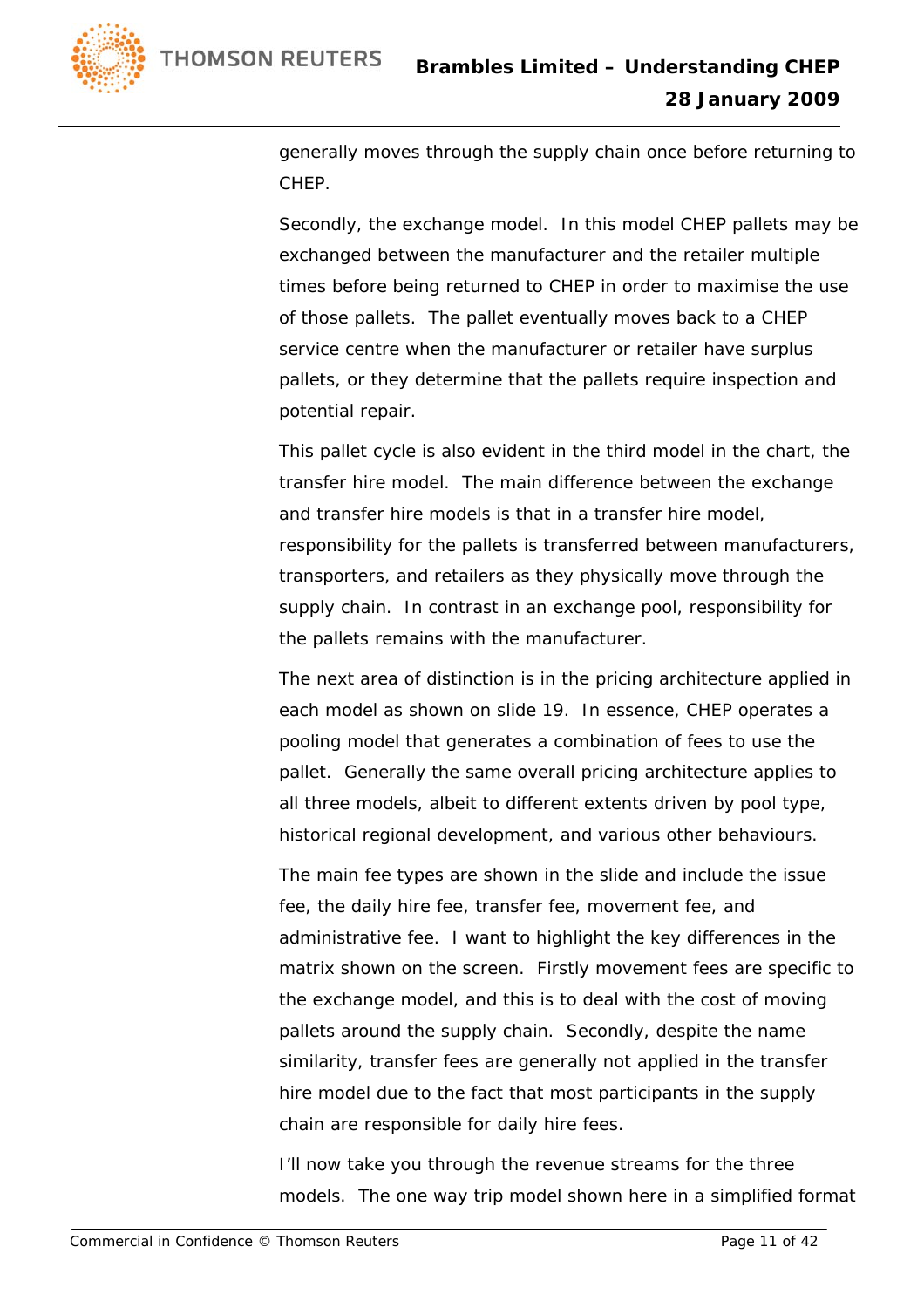

on slide 20 is used in the USA, Continental Europe, Canada, and Latin America. In this model, issue fees are the prime source of revenue. Therefore issue volume is the most appropriate proxy for revenue.

 The company taking the issue pays. That is, the manufacturer. In aggregate, issue fees comprise approximately 60 per cent of the total fees excluding transport.

 Let's now look at the exchange model on slide 21. Exchange model is used in the United Kingdom. In this model, movement fees are the prime source of revenue with daily hire and issue fees being secondary contributors. Therefore the number of movements and average volume of pallets in the field are the most appropriate proxies for revenue. In this model manufacturers and transporters are the primary fee payers. In aggregate, movement fees are approximately 70 per cent of the total fees, excluding transport.

 The pure exchange model is a low cost option for the supply chain, because it utilises what would otherwise be empty, returned transport legs, provided that the customer is comfortable with trade quality pallets. Trade quality pallets are collected from authorised exchange locations in the field where the condition in the pallet varies due to the intensity of use. CHEP cannot guarantee the quality of these pallets, however the operating cost to the manufacturer is lower than in a one way trip model. This is due to the participants' willingness to use trade quality pallets.

 Management recovery is a variation on the exchange service offer in the UK whereby CHEP collects empty pallets and returns them to the manufacturer, thereby facilitating retailer and manufacturer flows with an efficient transport infrastructure.

 The benefits for the customer are that this retains the attractive economics of exchange, and for CHEP it increases visibility and asset control, as movements are declared and CHEP picks up the assets. This service can be used in conjunction with CHEP's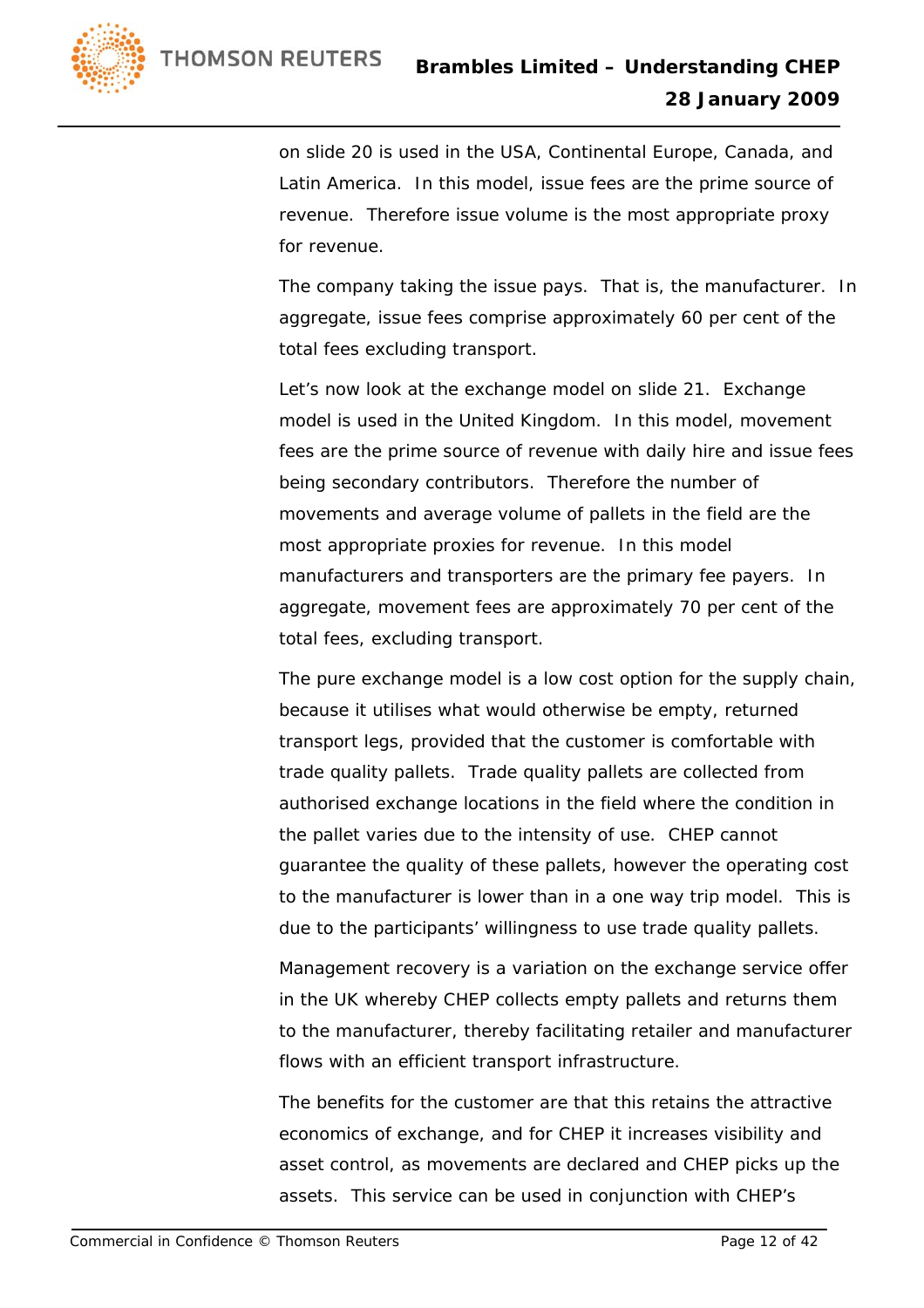

exchange and one way trip models in Europe to minimise supply chain costs for both manufacturer and retailer, while improving asset control.

 The last model we use is the transfer hire model which we see on slide 22. The transfer hire model is used primarily in Australia, New Zealand, Asia and Africa. In this model, daily hire fees are the primary source of revenue, and the best proxy for revenue is the average volume of pallets in the field. All participants pay in the transfer hire model. In aggregate, daily hire fees comprise about 95 per cent of total fees, excluding transport.

 We'll now have a look at total pallet management which is an additional variant, primarily in the one way trip model. Total pallet management, or as we refer to it as TPM, is a variation on the standard pooling models. It involves CHEP providing pallet management services such as reverse and inbound logistics at customer sites. CHEP has developed TPM programs for both manufacturer and retail relationships as illustrated on the slide. Where the TPM is located at the manufacturer's site, it's referred to as an ETPM, and at a retailer's site, a DTPM.

 TPM benefits both the customer and CHEP by increasing the efficiency of the pallet usage, and reducing transportation costs, driving both cost savings and customer satisfaction. The TPM program serves multiple purposes. Firstly, by handling, inspecting and sorting all inbound pallets, CHEP frees up valuable resources at the customer. Secondly, undamaged pallets can be reissued directly from the TPM site, eliminating one leg of transportation. Thirdly, being collocated with the retailer and manufacturer promotes stronger relationships. It certainly can improve asset control, and allows CHEP to better respond to the supply chain needs.

 TPM was initially piloted in the USA and has since been selectively adapted elsewhere such as Europe, Canada and Mexico.

I'll now hand over to Patrick Gibson.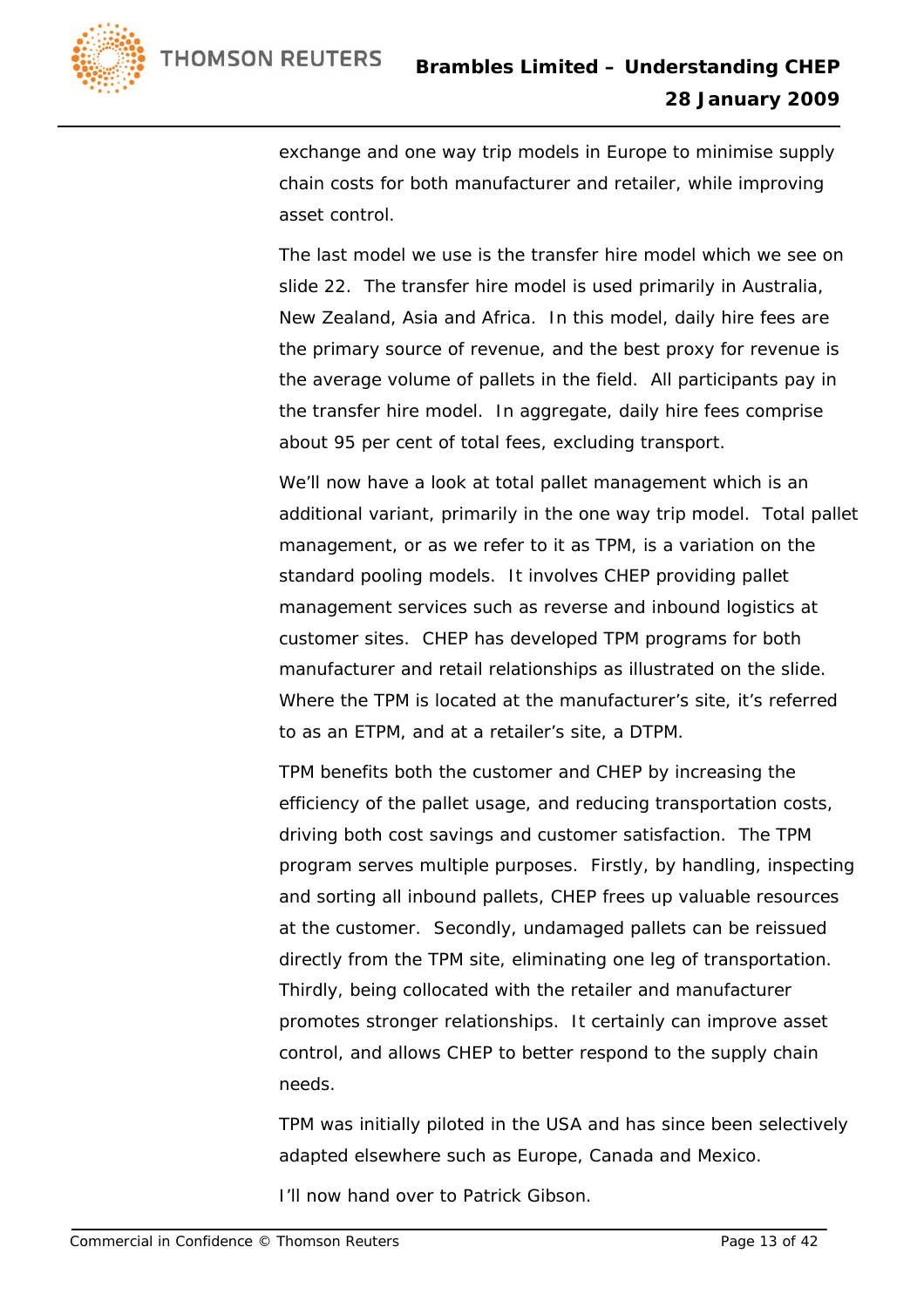**THOMSON REUTERS** 



Patrick Gibson: Thank you, Gino, and good morning. What I'd like to do in this section is to take you through how Brambles treats the various components inherent in the pooling models in its financials and to clarify where the key numbers can be found in the annual report. Moving to slide 25. Gino explained how pallet pooling works and you will recall that Michael mentioned that CHEP has approximately 250 million pallets worldwide. These comprise over

\$US3.1 billion.

 This slide illustrates the same pooling model you've seen previously but sets out from an accounting perspective what can happen in the course of the life of a pallet. That is during its life a pallet may be purchased new, recorded as capital expenditure and fixed assets and issued either directly to a manufacturer or via a CHEP service plant to a manufacturer.

90 per cent of CHEP's total pooling equipment book value of

 Revenue is generated when the pallet is issued and this is recorded as sales revenue in the income statement. Depreciation is charged monthly in the books. At some point the pallet will return to a CHEP service plant where it will await inspection and if necessary, it will be repaired and then it will be reissued.

 Inspection, storage and repair costs are recorded as plant costs and these are charged as incurred in the income statement. Alternatively if deemed beyond economic repair, the pallet may be scrapped and in this case, the net book value or NBV of the scrapped pallet is written off and this is done on a first in, first out or FIFO valuation basis.

 Any gains from reuse of the lumber from tear downs and repairs or from sale of lumber to be used in garden mulch are recorded as part of other income in the income statement. Given the nature of a pool some pallets may be deemed to be irrecoverable. This means that at the time of a stocktake or an audit, as we call it, the pallets are unaccounted for within a discreet accounting period.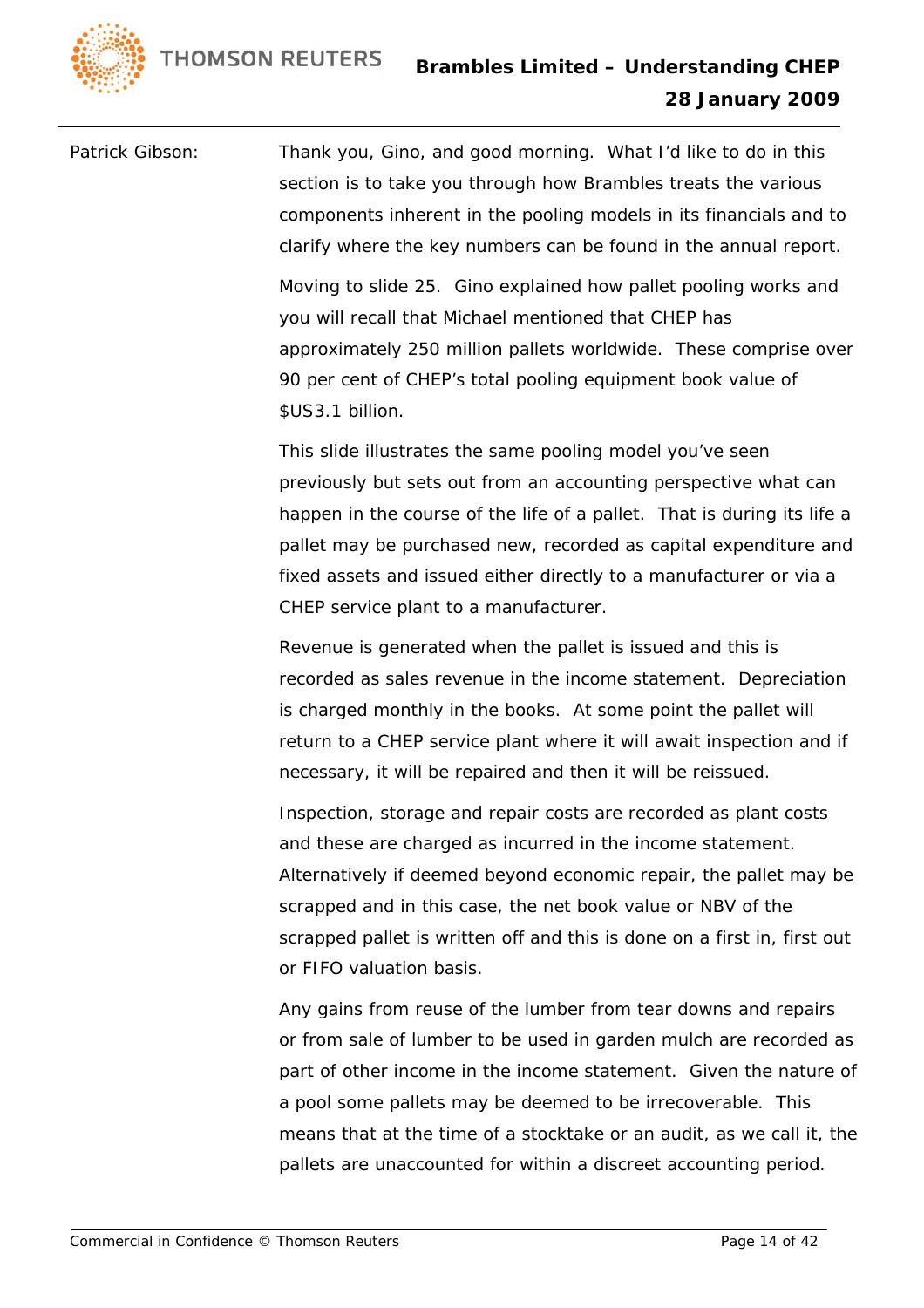

 In this case, the irrecoverable pallets will either be charged to the contractually responsible party or alternatively they may be provided for. In the latter case, this is a general cost of pooling. I'll come back to this in later slides. I must emphasise however that CHEP maintains ownership of all its pallets and other pooling equipment, even when they're physically in the hands of manufacturers, retailers, pallet recyclers or others.

 Although from an accounting perspective we're required to provide for pallets deemed irrecoverable, at no time do we forfeit our ownership rights and even if a pallet is deemed irrecoverable, CHEP continues to seek to recover those pallets through its asset recovery program.

 Key factors which influence the major costs and capital required to service the pool are sales growth, asset turns, transport costs, plant and repair costs and asset management costs. Taking each of these five items in turn. Firstly, sales growth. This impacts how many pallets are required to service demand and hence how much capex will be required to purchase new pallets to meet the demand.

 Secondly, asset turns. Asset turns are the number of times that a pallet completes a trip through the plant, the manufacturer and the retailer. It is a measure in a one way trip pool of how quickly or efficiently the pallet circulates around the pool and how many times pallets on average can be issued per year.

 Asset turns depend on many factors including the type of pool and the type of industry. For example, in fast moving consumer goods supply chains, asset turns would generally be expected to be faster than in other industries. Transport costs will depend on a number of factors, including fuel prices but also the number of plants or nodes in the network and optimisation of the network.

 Plant and repair costs will also impact costs within the network and that is how often a pallet needs to be repaired to maintain the required quality. And lastly, asset management costs include the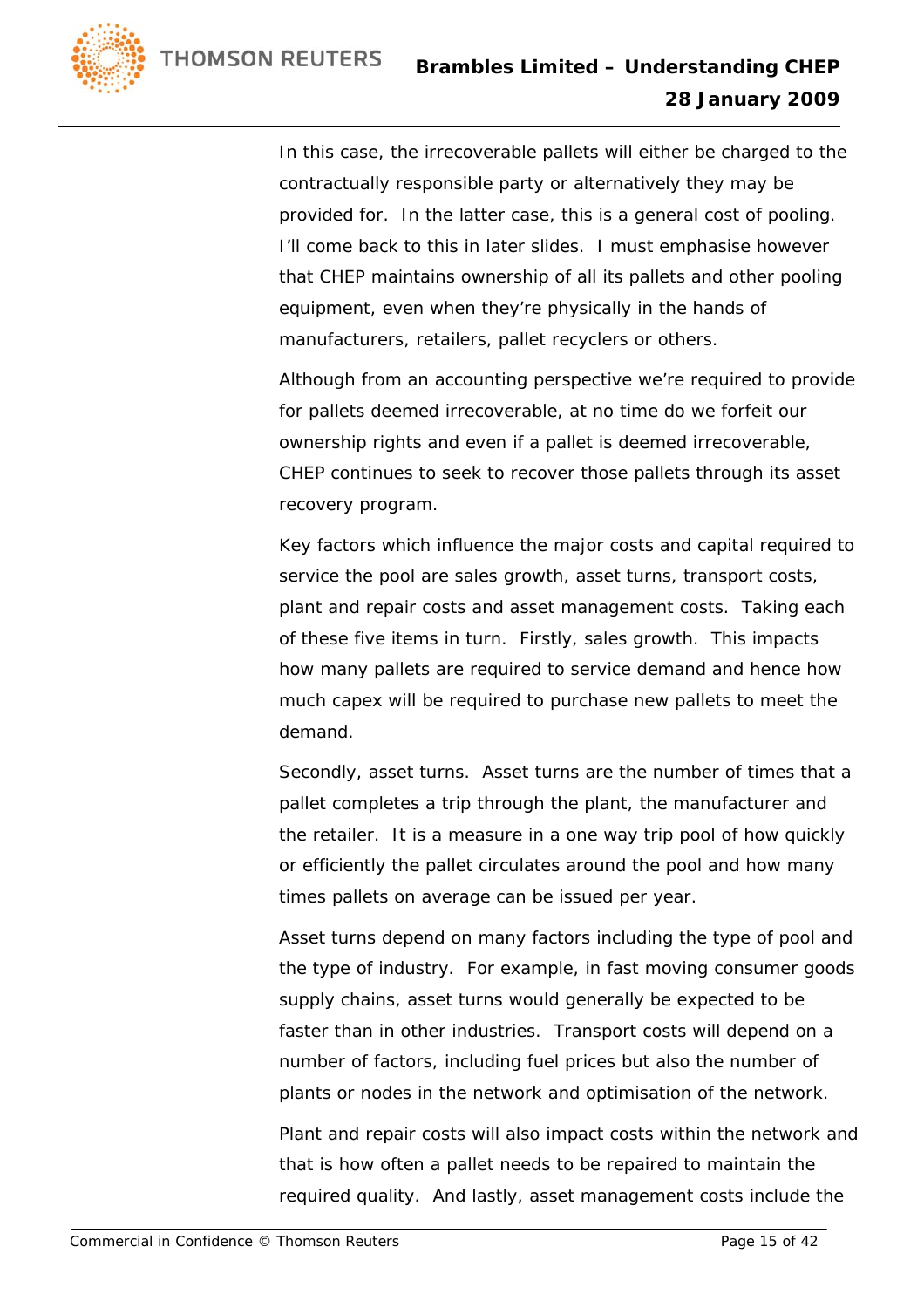costs of the significant efforts that CHEP makes to recover its pallets whether or not deemed irrecoverable from an accounting perspective and also includes depreciation as well as costs incurred in the irrecoverable pooling equipment provision or IPEP.

 In summary, the key drivers inherent in pooling are sales growth, asset turns, transport costs, plant and repair costs and asset management costs including recovery, depreciation and IPEP expense. I'll return to the main cost drivers in later slides.

 Slide 27 summarises the main aspects related to the purchase of new pallets and in Brambles' accounts, pallets are included as part of property plant and equipment, i.e., as part of fixed assets not as part of inventory. The initial purchase price of around 16 to \$21 per pallet, that's for wooden pallets, varies depending on the type of pallet and the region.

 However, in all cases the purchase price is capitalised including the costs of the initial delivery to the manufacturer or customer. Wooden pallets are depreciated over ten years to a 25 per cent residual value which is equivalent to an effective useful life assumption of just over 13 years.

 Slide 28 illustrates this. The depreciation policy is applied consistently and globally, since there are no sustained and significant differences between pallet pools which would suggest different lives by geography. The 25 per cent residual value is based on our scrap experience. A wooden pallet, after ten years, still has economic value and this is evidenced when we scrap pallets as we generally recover much of the lumber for repairs and maintenance.

 A separate but related consideration is whether the pool is ageing and therefore by inference might require higher repair costs over time. The thing to note here is that the age of the pool has been broadly consistent over the last few years. The key reason for this is that we are continuously adding new pallets to the pool, not only to meet growth requirements but also to replace pallets that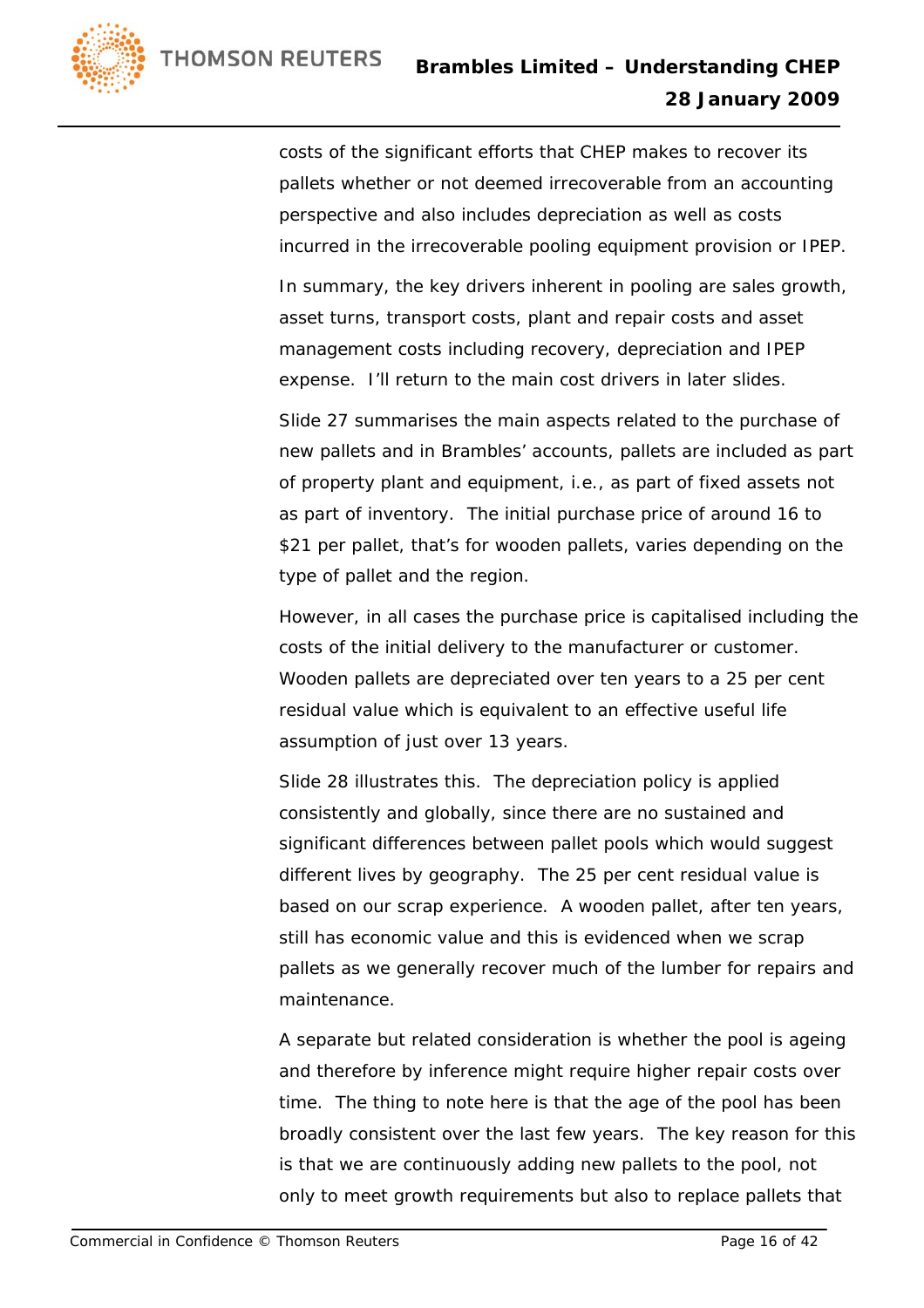

are damaged beyond economic repair and scrapped or deemed irrecoverable from an accounting perspective.

 Broadly speaking, the average age of the pool, including all pooling equipment, is around four and half years, although this does vary by region. The youngest pool is in the Americas at around four years and the oldest is in Asia-Pacific at around five years.

 The important point to keep in mind is that the choice of depreciation life has no impact on the cash return of the business but merely reduces some of the volatility from the income statement. Pallets can also be scrapped if they're damaged beyond economic repair and to determine whether a pallet should be scrapped, CHEP applies strict criteria regarding the numbers of boards, bearers or blocks that need to be replaced to ensure that the pallet meets our quality specifications.

 Some illustrations of pallet quality tolerances in this example from Europe are shown on the slide. As mentioned, if the pallet cannot be repaired in a cost effective manner, then it will normally be torn down with the lumber recycled and used to repair other pallets. Capex will also be incurred in the replacement of the scrapped pallet.

 Moving now to slide 30 and asset management in more detail. Irrecoverable pallets are those pallets that cannot be accounted for at a particular location at a specific point in time and I emphasise at a particular point in time because pallets may be confirmed by subsequent audits and many pallets ultimately do return to the CHEP pool.

 Over a 12 month accounting period, approximately 9 to 10 per cent of the pool each year will be deemed irrecoverable, which is equivalent to around 20 to 25 million pallets and this number includes pallets that are scrapped. There are two types of irrecoverable pallets; those that are compensatable by customers and those that are uncompensatable.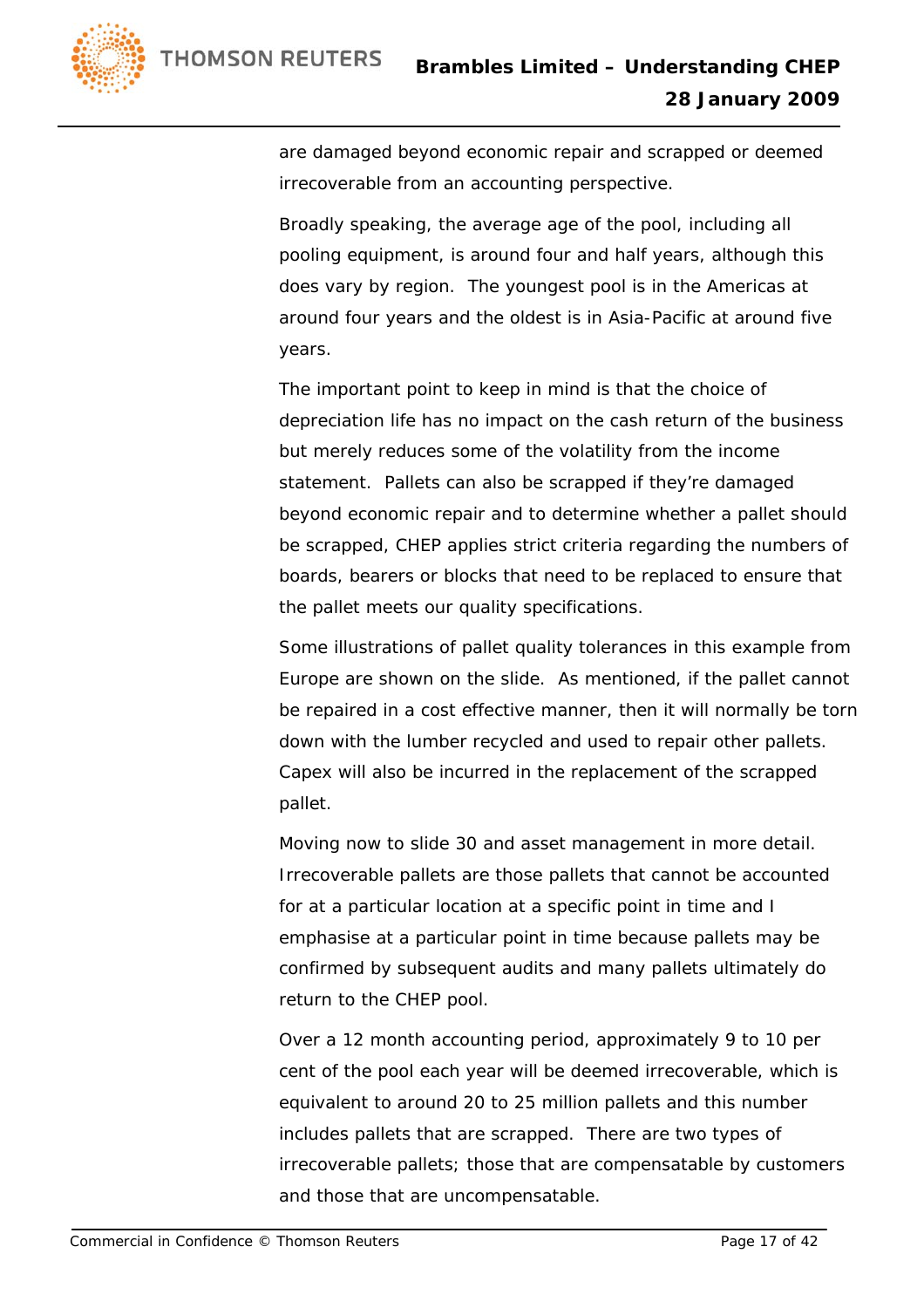

 The commercial treatment varies by region and impacts the accounting entries. The important point to note is that pallets deemed irrecoverable are an inherent part of pooling and in both cases; the pallets have to be replaced. If the irrecoverable pallet is compensatable, as shown on the left-hand side of the chart, then Brambles' accounting policy is to recognise the income through the income statement, only when the cash is received.

 At that time, the net book value of the pallets is written off and again at this time the number of pallets is also adjusted in the accounts. Alternatively, if it's not virtually certain that compensation will be received and it's an uncompensatable loss, then the net book value of the assets concerned is charged to the irrecoverable pooling equipment provision or IPEP, as it's also known.

 The net book value is established on a FIFO basis. If the irrecoverable pallets were not originally provided or if the loss exceeds the amount previously provided, then the excess is expensed through the income statement. So just to recap, pallets that cannot be accounted for at a specific point in time are deemed irrecoverable.

 The accounting entries vary, depending on whether the deemed or recoverable pallet is compensatable or uncompensatable. But in both cases, deemed irrecoverable pallets have to be replaced and capex needs to be incurred. Slide 31 elaborates on the irrecoverable pooling equipment provision or IPEP.

 Where pallets are deemed irrecoverable at the balance sheet date, then in accordance with accounting requirements they are provided for. Given that it's impractical to count every pallet at a particular cut off point, the amount contained in the IPEP requires significant judgment and the amount is determined by a number of factors including audit completions, outcomes from CHEP's extensive asset management program, KPIs, analysis by region and channel and management estimates.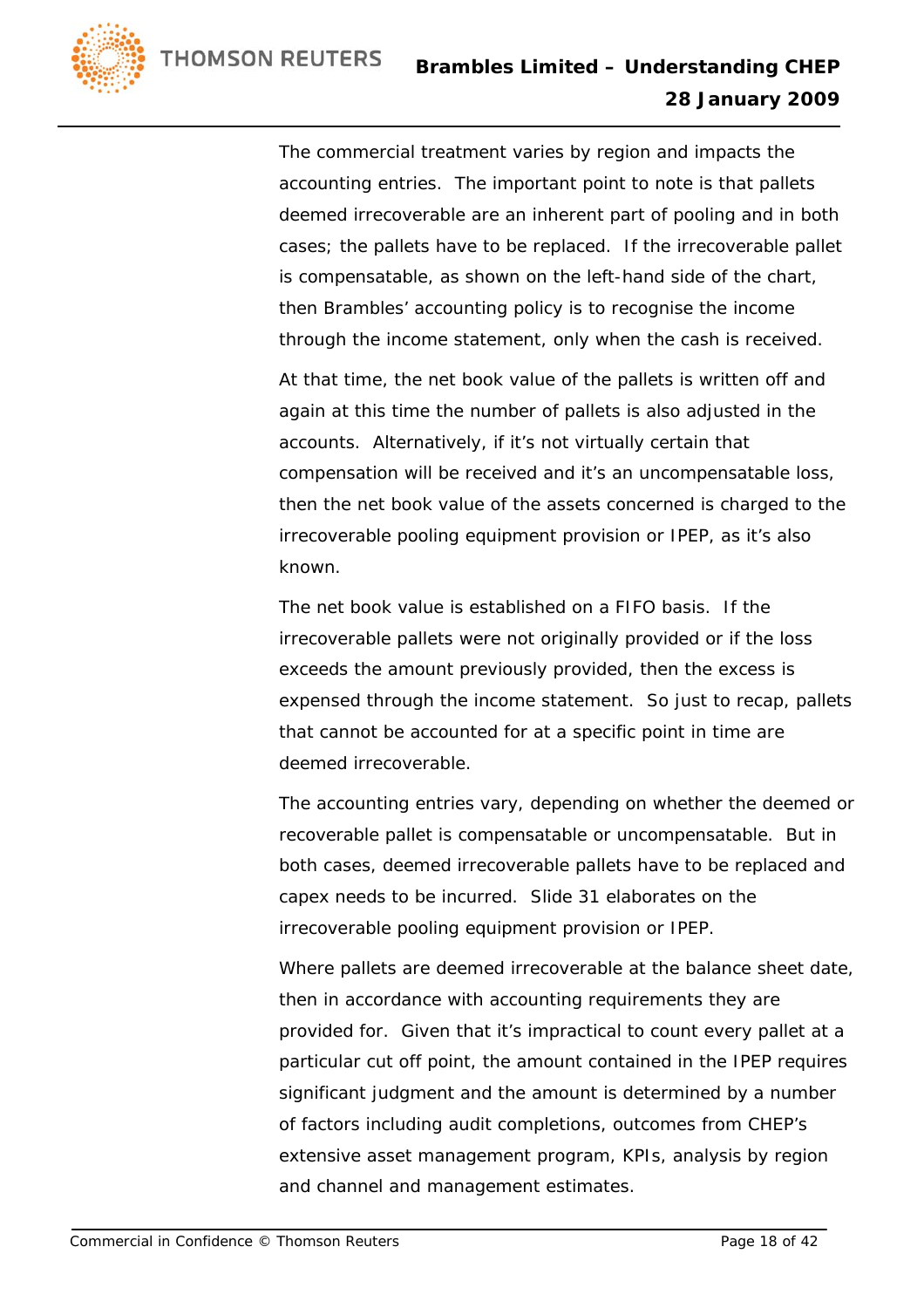For the year ended 30th of June 2008 the amount charged to the IPEP expense was \$91 million. This amount has been broadly consistent over the last few years. IPEP should be thought of in tandem with depreciation. I mentioned earlier that depreciation smooths or reduces volatility in the income statement.

 That is, if depreciation was lower than the write off charge, or the expense to IPEP, would be higher which would introduce greater volatility into the income statement. Again as I've said before, importantly neither depreciation nor IPEP expense impact cash flow.

 We touched earlier on the main drivers of revenue and cost in the pallet life cycle. Slide 32 brings these together and it illustrates a simplified management income statement or in other words, how internally we look at the CHEP business. The main cost and revenue items we referred to earlier can be found here.

 Sales revenue is shown in the top black box. Transport and plant costs shown here in the green and red blocks are key determinants of direct profitability as indeed are the asset related costs coloured blue of depreciation, net gains on disposals of property, plant and equipment or in other words, the net proceeds from compensatable pallets and also the IPEP expense.

 Broadly speaking transport costs can be considered as variable in nature while the plant costs and asset related items have characteristics of both fixed and variable costs. Other operating expenses are mostly fixed in nature and include key departments such as asset management and recovery as well as the more usual HR, finance and other functional expenses.

 If I now overlay the percentage make up of the various elements for CHEP, this will give you an indication of the relative magnitude of the various cost components. As you can see, what can be termed broadly direct costs comprise 58 per cent of revenue with other operating expenses comprising 16 per cent of revenue.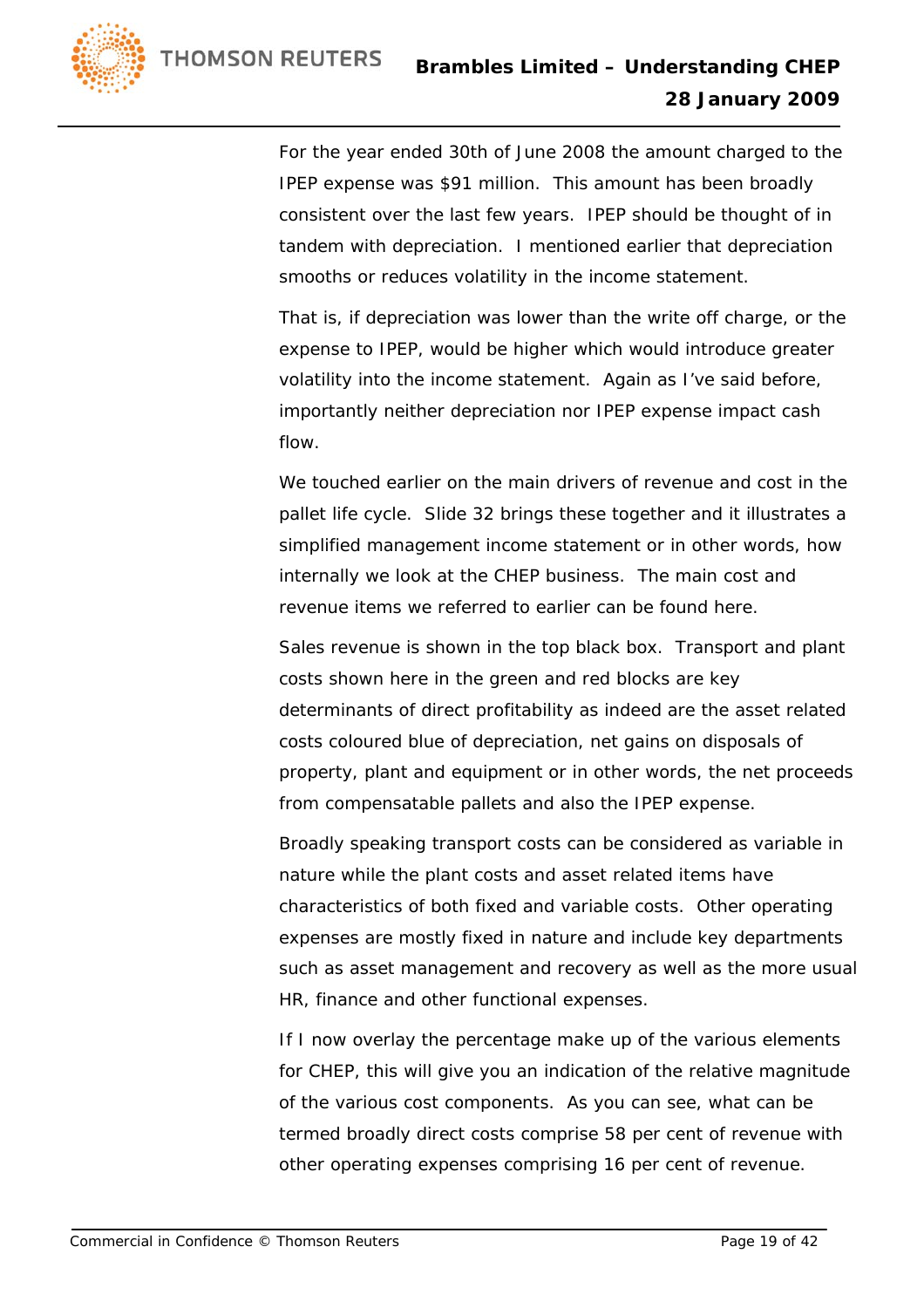

 Turning now to the statutory accounts or how externally you might look at the Brambles' income statement. The figures shown in note five are for total Brambles not CHEP. I've shown note five rather than the income statement itself as it contains greater details which may be helpful to you when modelling.

 I'll now walk you through how the main items, shown in the management income statement structure on the left-hand side of the chart, broadly map to the figures reported in the statutory accounts shown on the right-hand side of the chart.

 Firstly, taking transport costs. In the statutory accounts transport costs are shown under transport. However, fuel surcharges in the statutory accounts are reported as part of the other income item shown here partly boxed in green, partly since other income contains some other items. In the management income statement, we net transport costs and fuel surcharge together.

 Plant operations. This comprises all maintenance and repair costs in the plants and service centres and these are expensed to the income statement as incurred. It includes items such as lumber for repairs, nails and rent, etc. In the statutory accounts plant costs are split across several items. These have been boxed in red. The main items are repairs and maintenance, third party service suppliers, raw materials and occupancy costs.

 The asset related cost items shown in blue in the management income statement are broadly comprised by the amount shown in the blue boxes in the statutory accounts presentation on the right side of the chart. We take each of these in turn.

 Net gains and disposals of property, plant and equipment predominantly relates to gains on irrecoverable pallets written off but it also contains any gains on scraps from recovery of lumber. Depreciation costs relate to capex, the bulk of which is explained by pallets. While the figure here is for Brambles, a split showing the amount for CHEP is published in the background information pack biannually.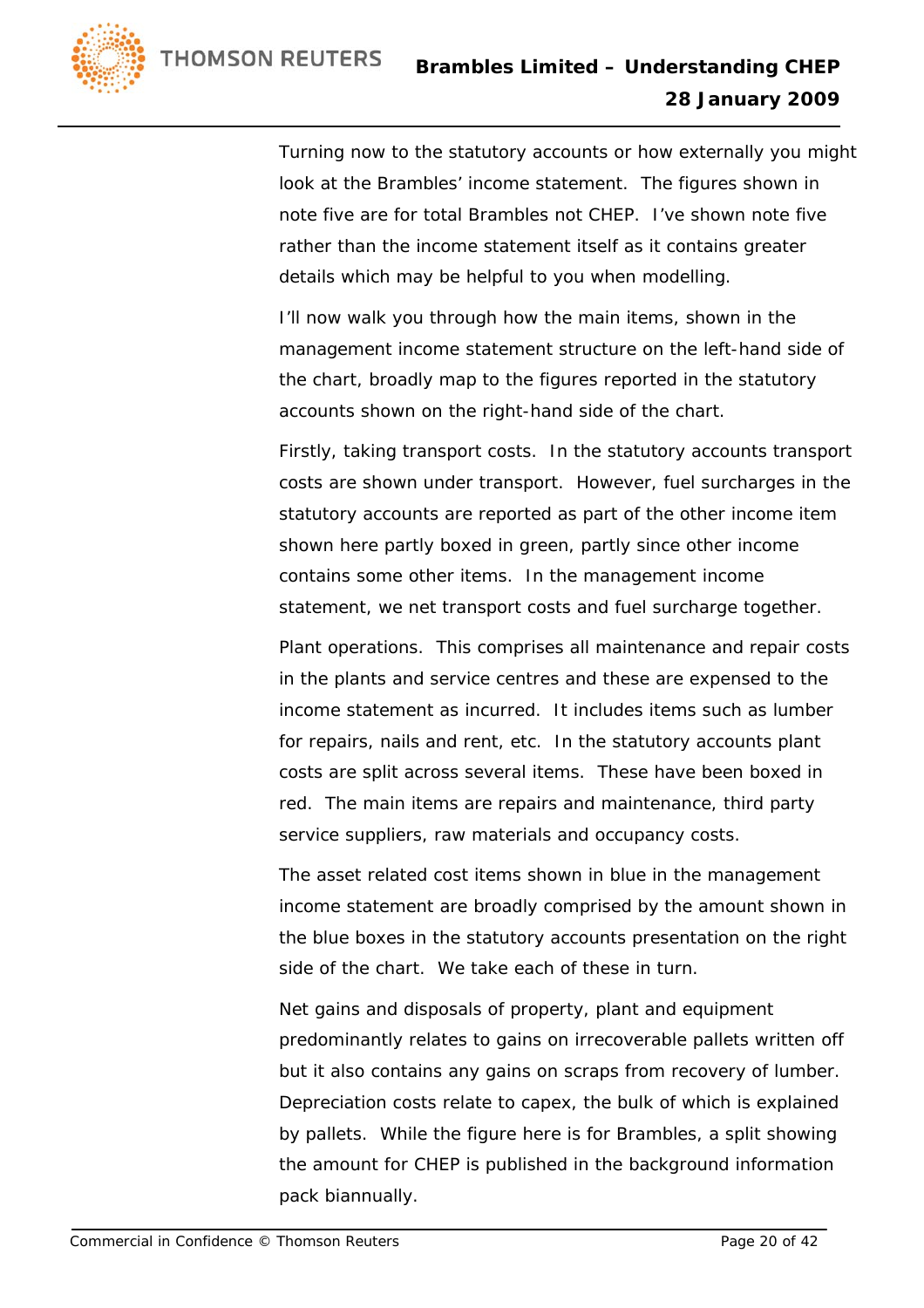

 The background pack is attached to our Stock Exchange releases and contains additional data. The irrecoverable pooling equipment provision or loss provision. At each balance sheet date, a provision is made for pooling equipment. This amount represents the charge to the provision in full year 2008 and the bulk of it relates to pallets.

 We published appreciation and operating profit for CHEP in the background information pack. We also regularly disclose transport and plant cost ratios for two major regions. So it's fairly straight forward to approximate the ratios that I have indicated on the lefthand side of the chart in the management version of the income statement.

 It's quite a busy chart so I'll briefly recap. In summary, there are four main buckets or cost levers. Firstly transport costs, then plant costs, asset related costs and then other operating expenses. And efficiency or optimisation of these will impact margins as will sales revenue.

 For example, with respect to assets in a one way trip pool, as we utilise the pool more efficiently, that is, increase asset terms, then fewer pallets will be required in the pool or as we improve the efficiency in our plants, their costs will be minimised and as we optimise our network and the location of our service centres, transport costs will be minimised.

 And finally, as we improve our asset recovery efforts, asset management costs and hence requirements for replacement capex will be reduced. Turning now to slide 33, which is an extract of note 20 and this gives details of property, plant and equipment and the balance sheet.

 The main items worth noting are shaded on the slide. The first one is additions to property, plant and equipment and this includes all Brambles' PPE, that is, the value of asset purchases. The bulk of the expenditure is for new pallet additions. The background pack also contains details on cash capex for CHEP.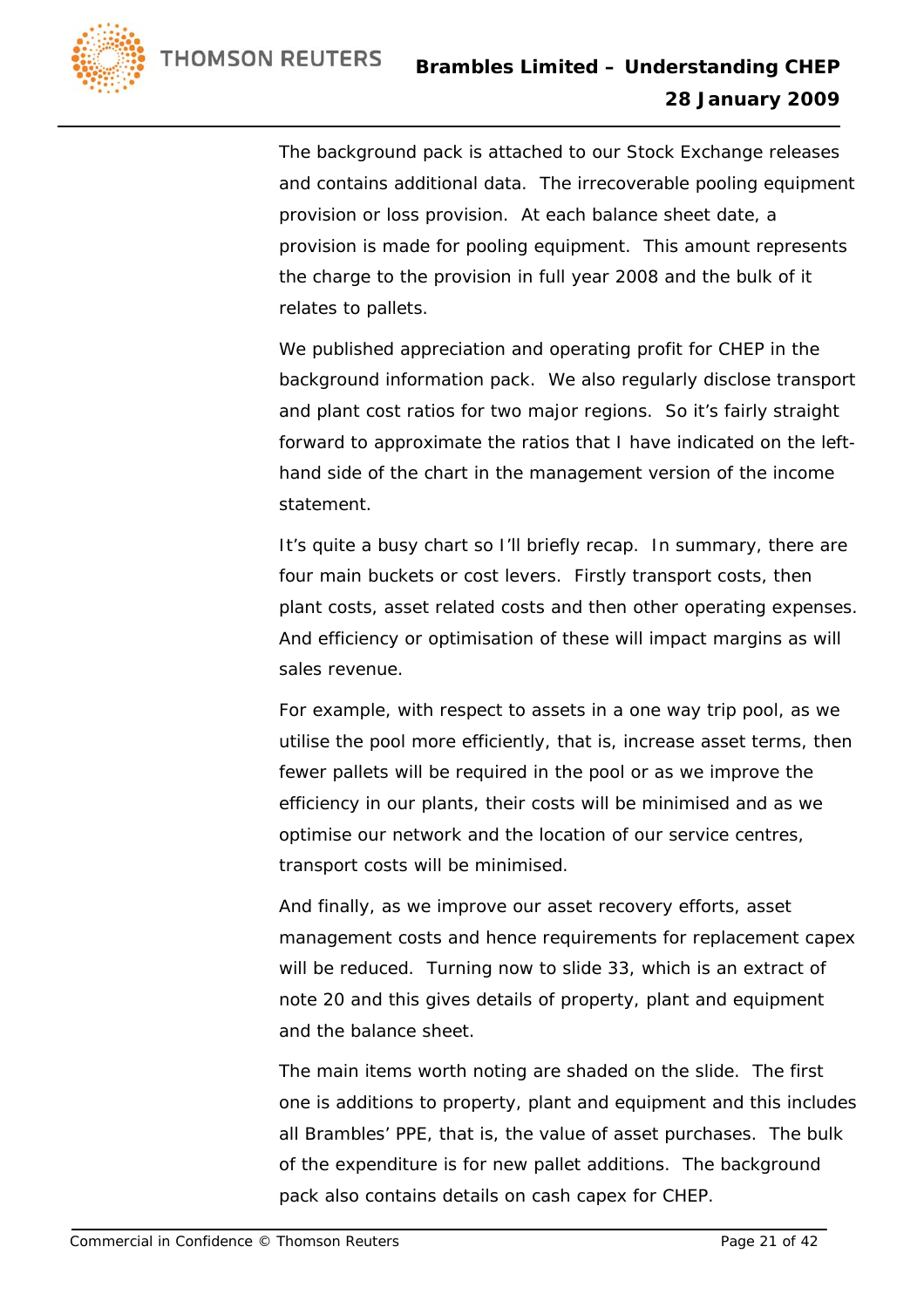The second item which is disposals, while again a total Brambles number, in the main comprises the net book value of pallets deemed irrecoverable and these are written off on a FIFO basis. This value also includes scrap pallets.

 Depreciation charge, also a Brambles number, again mostly relates to pallets. Then the final item is the irrecoverable pooling equipment provision expense which we discussed earlier. The balance of the irrecoverable pooling provision is contained within accumulated depreciation in the balance sheet.

 That completes the short tour of the financials and where to find items within the financial statements. Hopefully it may also assist you in your modelling of CHEP. I'd like now to hand over to Liz who will take you through examples that will illustrate some of the items we have discussed and answer common questions that were raised following the full year 2008 results presentation. Thank you.

Liz Doherty: Thank you Patrick and good morning everyone.

 For some of you, understanding our capex and how it relates to both pallet numbers and depreciation has been a key challenge. Hopefully the next few slides will go some way to remedying this.

 So turning to slide 35, let's start with a capex figure you have already seen: the FY08 figure of \$869 million. The first thing to note is that this is cash capex. Cash capex cannot be directly reconciled to the assets acquired during a period as there will always be differences in timing between purchasing an asset and paying for it. In other words, cash capex may include cash paid for assets received in a prior year, but my not include amounts, accruals, for pallets received but not yet paid for in the current period.

 In FY08 the movement in accruals was \$18 million. Eliminating this gives book capex of \$851 million which does relate to assets purchased during the year. If we then exclude recall expenditure of \$55 million and land, plant and equipment of \$86 million and

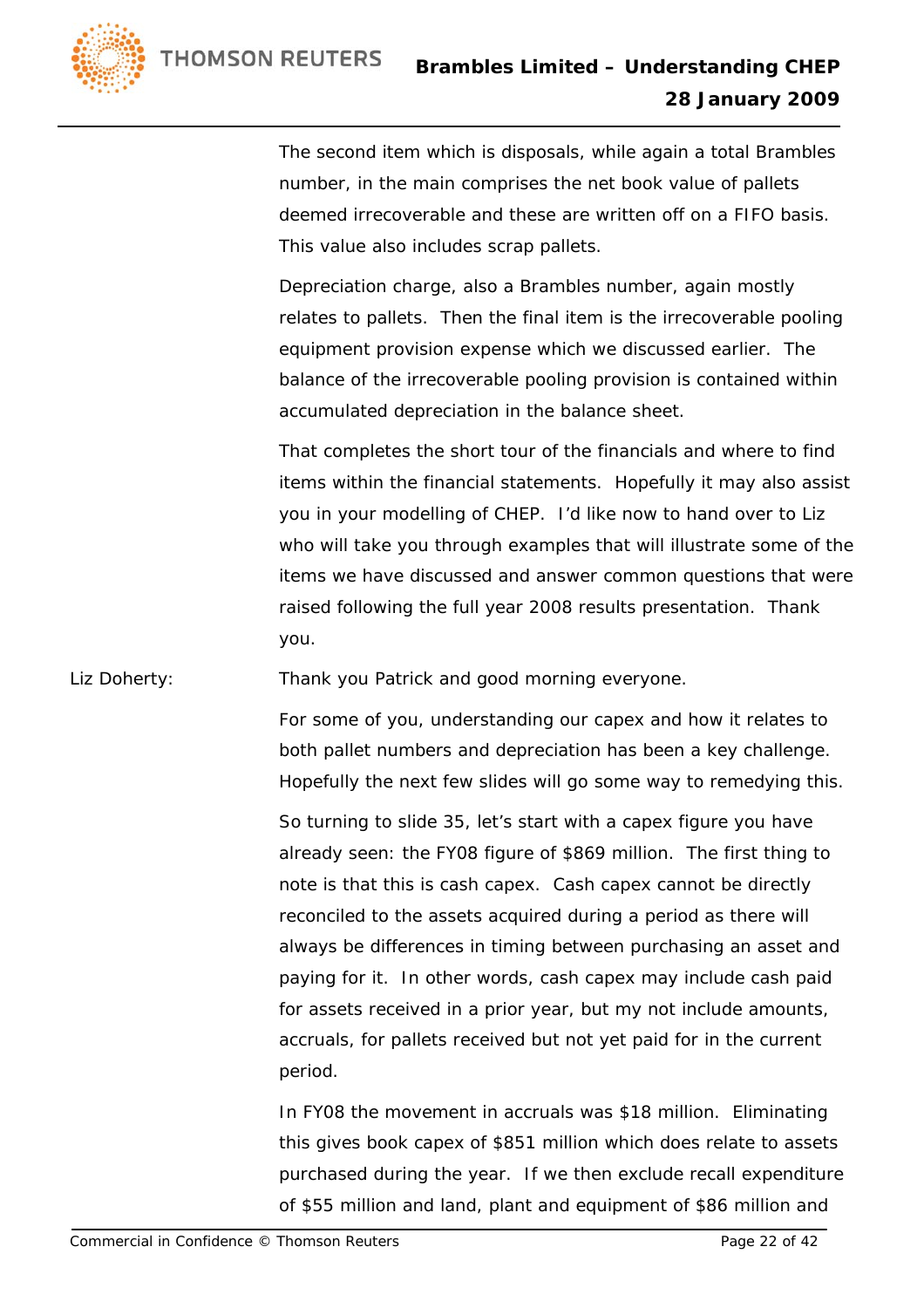this includes IT as well as expenditure on assets such as sorting equipment and repair tables, we are then left with \$710 million. This is the amount that we spend on pooling equipment.

 Pooling equipment capex can then be broken down between pallets, which is \$620 million and other \$90 million, the latter being mainly containers. In other words, don't just assume that all capex is pallets.

 Given the importance of pallets, however, we hope to make things easier for you going forward by separately disclosing the book capex number for pallets, in addition to information already provided.

 Before leaving this slide, there is one other element which is important to note, particularly when comparing year-on-year figures and that is foreign exchange. Reported numbers have shown that actual exchange rates for the year in question, so movements in foreign exchange between years will impact the US dollar amounts reported and may distort comparisons.

 Because we are only looking at FY08 capex therefore, there is no foreign exchange impact. However if we were to be showing the movement between FY07 and FY08, for example, then there would be.

 Okay, on slide 36 what do we actually spend pallet capex on? Well we need it for a number of reasons. Firstly, to enable growth; that's growth with existing customers, either as they grow or because we do more business with them, growth arising from new customer wins, growth from offering new products and services and growth from new regions.

 The increase in pallet numbers is a reasonable proxy for growth or, put another way, if you assume growth to be, say, 5%, then all other things being equal, you would expect the pallet pool to grow by the same, that is, about 5%.

 Secondly, we need to spend money to meet certain contractual obligations. Thirdly, we may need additional pallets if asset terms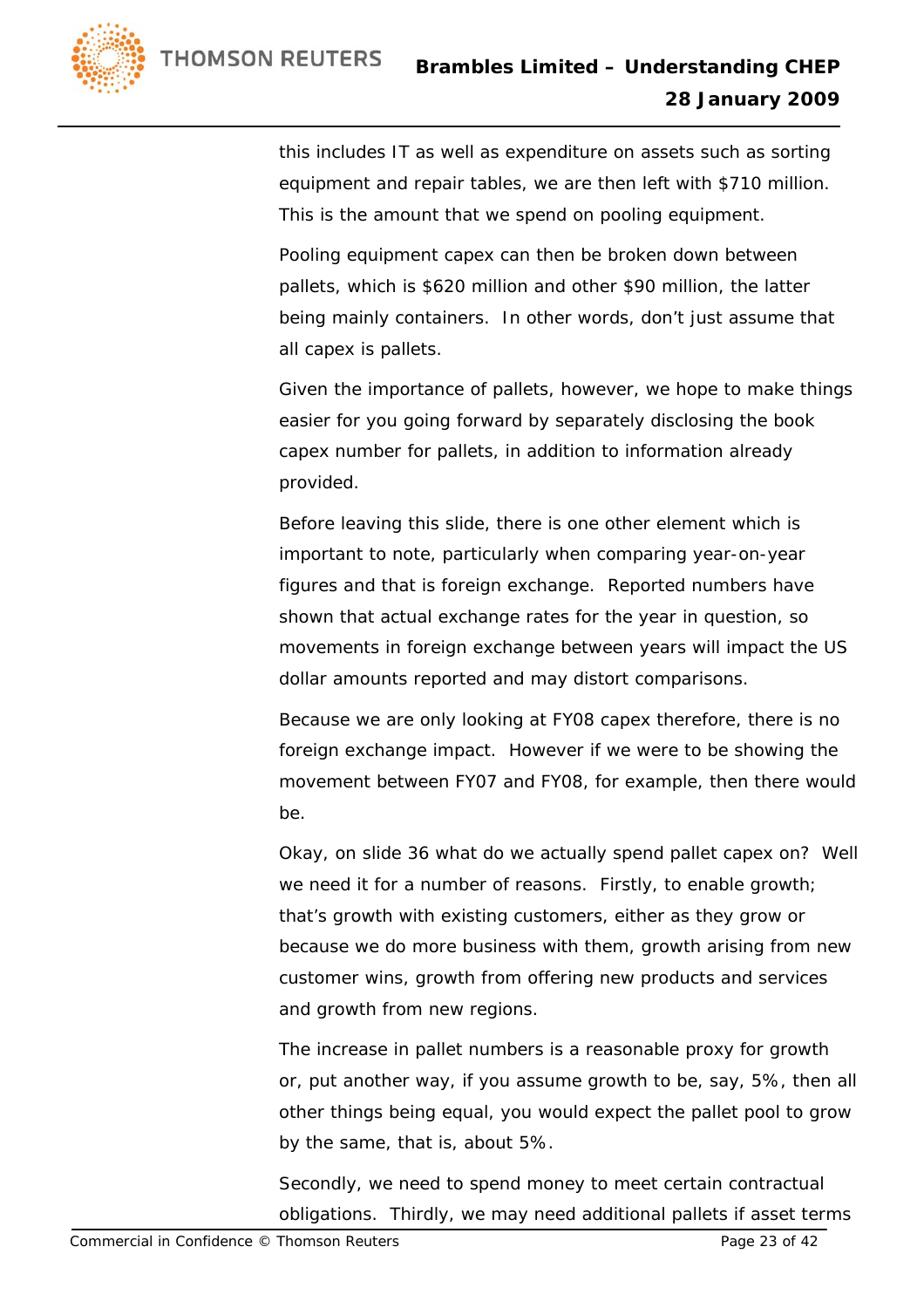decrease. For example, if assets turn three times per year, then you would need 30 million pallets to achieve 90 million issues. However if the terms were to drop to two asset terms per year, then you would need 45 million pallets for the same 90 million issues, that is, you'd need 50% more pallets.

 Overall, asset terms across the globe have not changed much in recent years, so have not been a significant factor in year-on-year capex growth. However the variation in asset terms between regions does explain, or help explain, the differences in pool sizes between them.

 Fourthly, you need capex to replace pallets; those that have been scrapped, written off or are deemed irrecoverable, irrespective of whether they are compensated or not. These will obviously not appear as additional pallets as they are essentially replacement pallets. As Patrick mentioned earlier, approximately 9% to 10% of pallets are scrapped or deemed irrecoverable per annum.

 A word of warning: the figures in the charts are the figures published in the background pack; however some care does need to be taken, particularly when comparing reported pallets and the numbers on a year-by-year basis. This is because pallet numbers are gross numbers at a particular cut off date. Specifically, they are not reduced for those pallets provided for in [IPEP], but only for pallets which have actually been written off.

 Again, as Patrick explained previously, the adjustment to the pallet numbers does not occur until completion of the audit which can be some time later. Replacement pallets will usually be required before the audit is completed. It is probably more sensible, therefore, to look at trends in pallet numbers rather than numbers solely at specific cut off dates.

 So, having said all that, how could you use this information to reconcile pallet numbers to capex? Let's turn to the next slide. Given what I've said about the need for care when using pallet numbers, slide 37 is intended to be a rough reconciliation only. If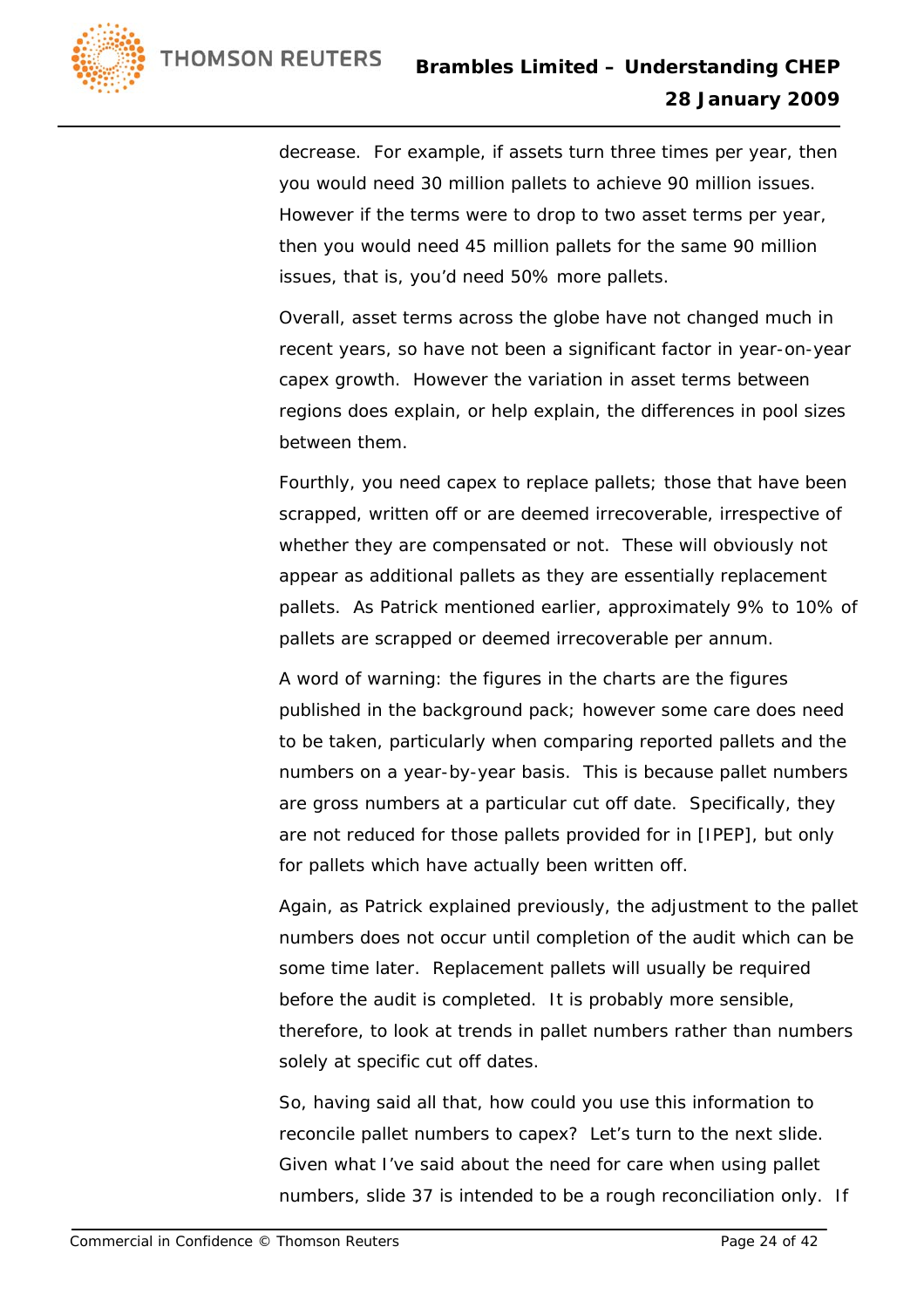

you were to look at the background pack that we issued at the year end, you would see the pallet numbers at the end of FY07 were 242 million and at the end of FY08 251 million. That is an increase of 9 million pallets or 3.7%.

 Although we didn't give pallet volume growth for CHEP overall in our announcement, you could deduce from the information that we did provided that it would have been just under 4%. In other words, there is a reasonable correlation between volume and growth. It looks or feels about right.

 Now looking at pallet capex, we said we spend \$620 million and we will give you this figure going forward. Assuming an average of \$18 per pallet and this will vary depending on costs, regional split and exchange rates; this would mean that approximately 34 million pallets were purchased. Nine million of these we've already said are for growth. Now we've also said that we need to replace approximately 9% to 10% of the pool each year, so that would make up the remaining 25 million pallets, or in terms of capex, about \$450 million.

 In this particular example, that leaves an unexplained balance of \$8 which, given it's only a rough reconciliation, could be explained by timing differences, roundings, variations in cost. Hopefully this sort of analysis will help you understand our pallet capex.

 Now if we turn to the next slide, you can see how you might use a similar analysis to estimate future capex. First, you need to make an assumption about the average pallet cost and we said this can be somewhere between \$16 and \$21 so in this example, let's take a midpoint, \$18. Second, you need to make an assumption about growth. Again, taking FY08 as an example, this would be 3.7%. To meet this growth, there would need to be a similar increase in pallet numbers over FY07, that is, nine million pallets and at \$18 per pallet, that would then need \$162 million for growth.

 Thirdly, you need to make an assumption about replacement pallets and we've said that this is around 9% to 10%. In this case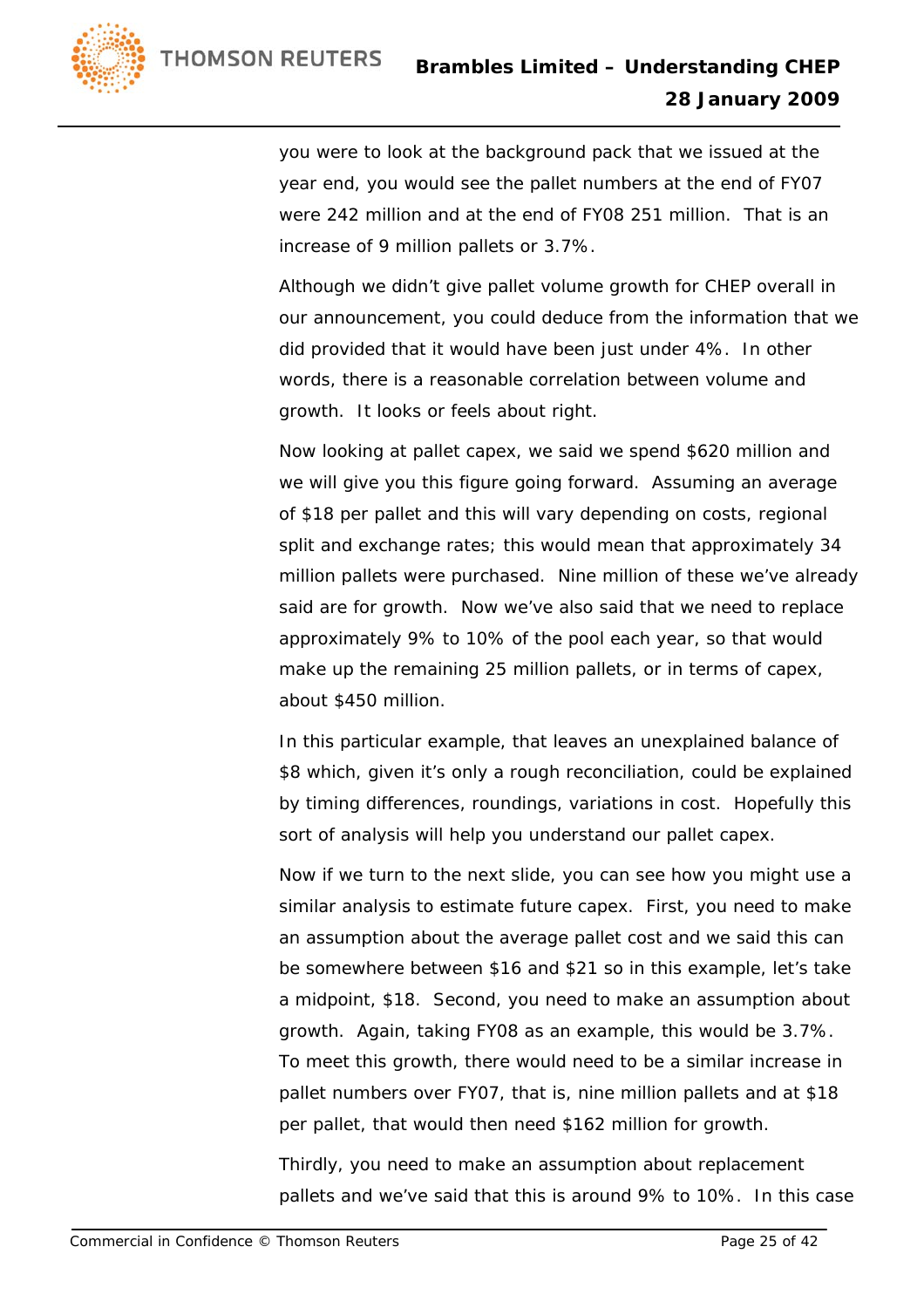I've just taken 10% for simplicity. 10% of 251 million pallets is 25 million pallets, or in capex terms, 450. Now the sum of these two should then give you a rough indication of the pallet capex required.

 Now what would happen if you assumed 0% growth for example? Well using this logic, then technically you wouldn't need any growth capex at all. However you would need to look at this on a region-by-region basis, as you may still have some regions showing growth, even if the overall picture is flat. With no growth, however, you still need to spend around about the same amount on replacement capex, that is, about 9% to 10% of the pool, because what you're replacing there is existing assets.

 Turning to slide 39, we believe that the methodology we have just shown you is the best and easiest way of estimating future capital expenditure. However many of you are more comfortable with using some form of capex to depreciation ratio either to estimate maintenance capex or capex as a whole. Although this is often reasonable for typical manufacturing plants, we don't think it's quite so relevant for pooling equipment, particularly for calculating maintenance capex.

 In a traditional manufacturing plant, depreciation is a reasonable proxy for the amount of capex you need to keep the plant going. In terms of individual pallet, however, this money is actually expensed as repairs and maintenance. It's worth noting that some of our competitors actually capitalise a significant proportion of repairs and maintenance.

 For us then, maintenance capex is the amount that we need to keep the pool whole, that is, the amount we need to replace pallets which are scrapped, written off or deemed irrecoverable. A more meaningful ratio is therefore the one on the slide and the reason for adjusting the traditional formula is that you need to include the IPEP provision, plus the net book values of the scraps, write offs and compensatable pallets as well as traditional depreciation in the denominator of the calculation.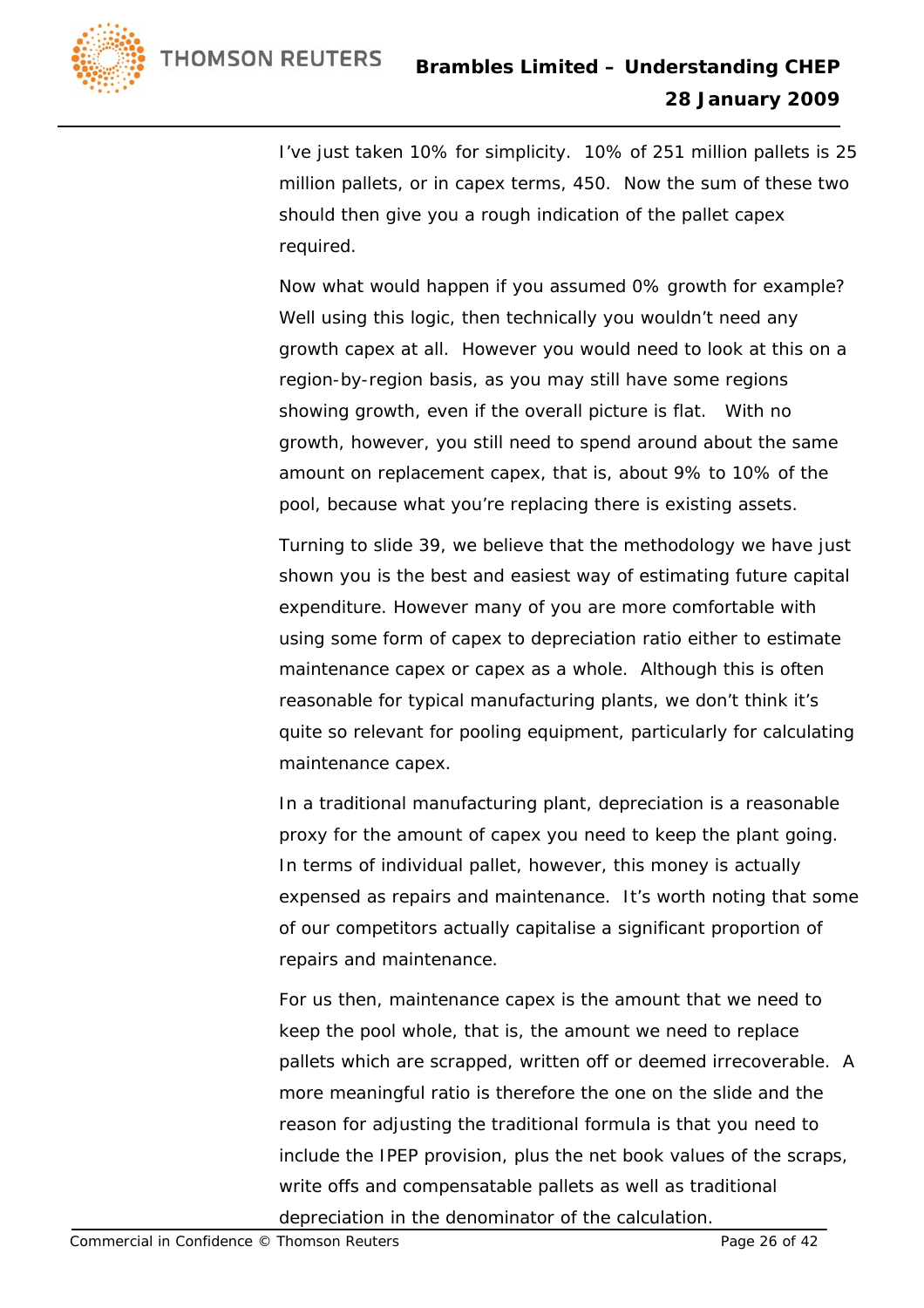If you're wondering why include IPEP and net book value of assets written off, think about it this way: imagine we did not depreciate the pool, then clearly we would not have a depreciation figure and there wouldn't be a traditional capex to depreciation ratio. However, we would still have to replace scraps, written off assets and assets deemed to be irrecoverable.

 The difference in this case is that both the IPEP and the net book value of the assets would be significantly larger figures as they would be a gross book value, rather than net book value and the year-on-year numbers could well be quite lumpy. In other words, depreciation for us is really just a way of smoothing out the costs of scraps, write offs and replacements over time.

 Back to the calculation: if we make a simplifying assumption that all IPEP relates to pallets and that pallets comprise 83% of the net book values of disposals shown in the Brambles annual report, then the calculation can be approximated as shown on the following slide.

 As you can see, for FY08, book capex was 1.3 times DIN, that is, depreciation plus IPEP plus net book value. Growth accounted for 0.3 of the 1.3 and replacement for one. The replacement capex ratio of approximately one times DIN has been reasonably consistent over time and should remain so where all other things remain equal, that is, such as stability of pallet costs, write offs and scraps, et cetera.

 The reason for the apparent anomaly in FY06 is that this is the year in which the bulk of the US Stringer pallets were finally written off, so there was a higher than normal depreciation figure. Growth capex will of course vary over time and as a percentage of total capex, depending on overall growth and growth within regions. For developing regions, growth capex will tend to be a higher percentage of capex than would be true for more mature markets.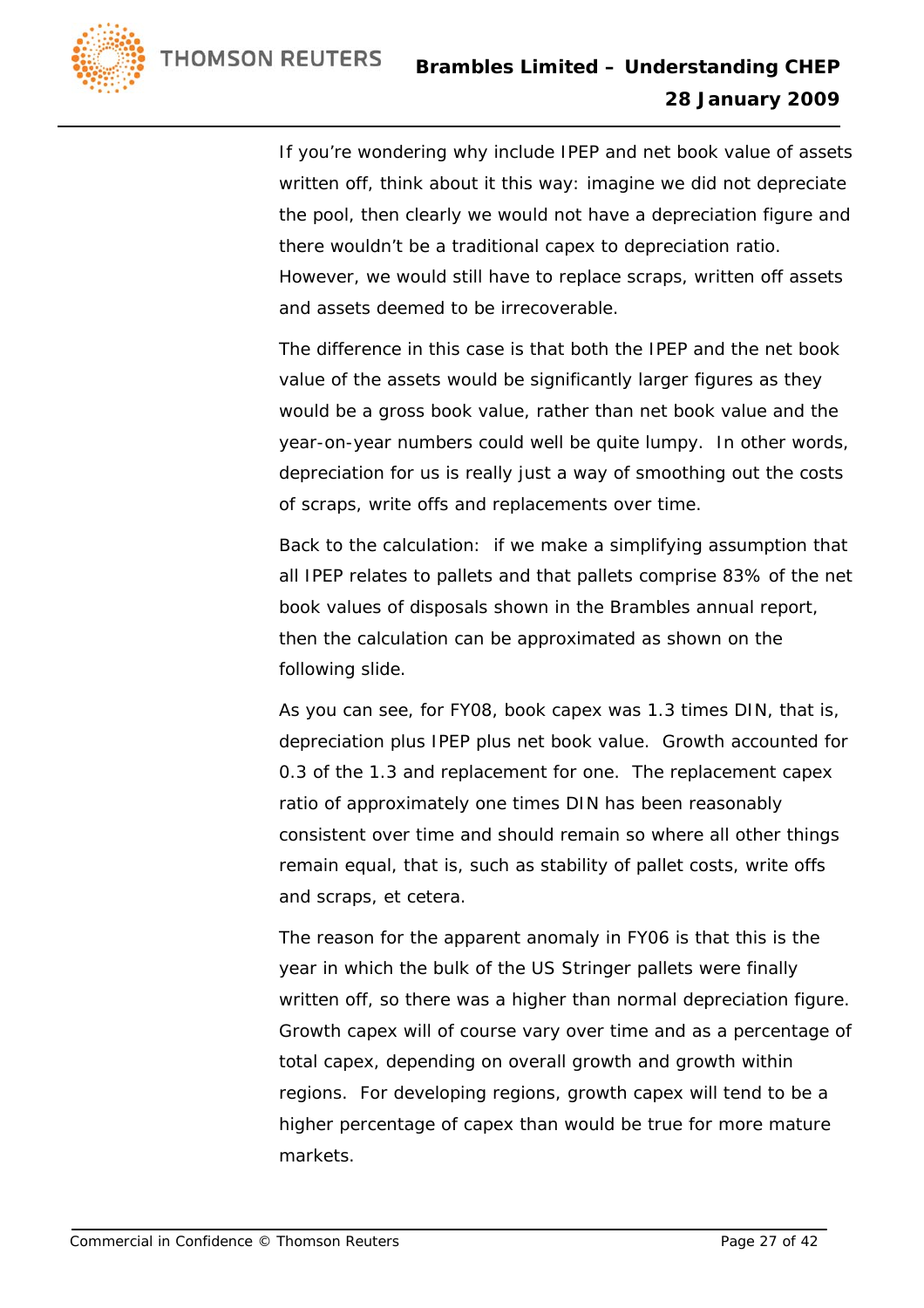

 Now, moving on to asset management and control ratios: it should now be apparent to you all that replacement capex is a significant cash outflow for us. Therefore the more we can do to reduce the number of pallets which are deemed irrecoverable for accounting purposes the better. Most of the time CHEP's pallets remain within the CHEP network and the network of its customers, but it is inevitable in a dynamic pooling environment for some to be accounted for at a point in time.

 We use a number of tools and strategies to try and minimise these, including a substantial asset recovery team focused on recovering CHEP assets, as well as monitoring KPIs, of which one of the most important is the control ratio.

 The control ratio monitors our effectiveness in managing the return of our pallets and the basic calculation is no more complicated than the number of pallet returns plus recoveries divided by the total issues in a given period of time. It is expressed as a percentage. A high percentage usually indicates good control, that is, few pallets are deemed unaccounted for. Overall, over time, an improvement in the control ratio would mean lower replacement capex.

 A decline in the control ratio over time, however, would normally give rise to higher replacement capex. Nevertheless, as with pallet numbers, whilst the control ratio is a good overall indicator of asset control, care does need to be taken in interpreting it at any particular point in time and you can see this in the following slide.

 Variations in issue growth, unaccounted-for pallets within limited accounting periods, seasonality or changes in asset terms will all impact returns and recoveries and hence the control ratio. It's therefore best to look at trends over time and this slide illustrates the point.

 Looking at the USA, you can see that overall there has been a gradual improvement over the last few years with a control ratio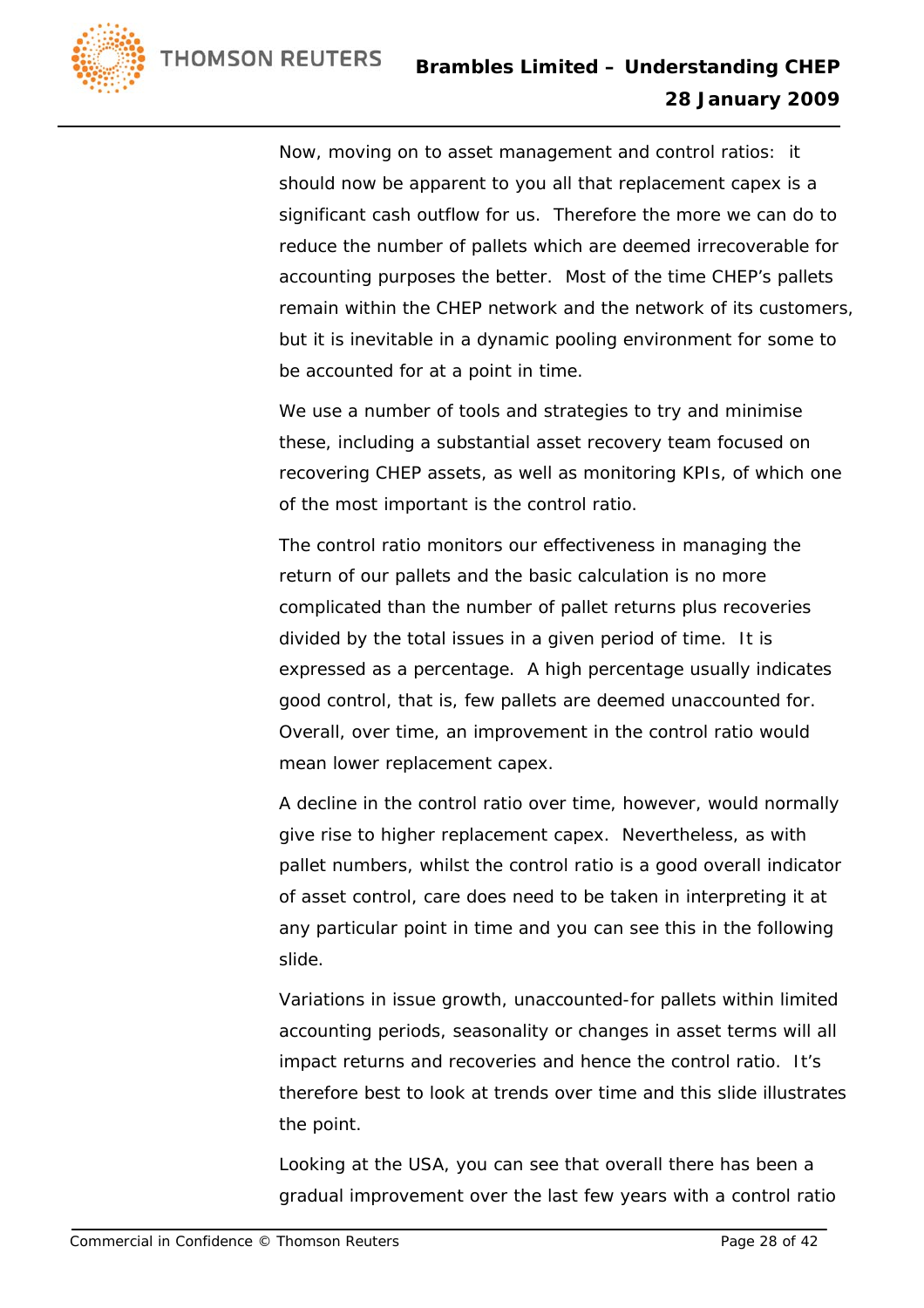

moving from just under 96% to just over 98%. The outlier in FY07 and then apparent recovery in FY08 was primarily due to increased growth and issues in FY07, followed by a sudden slowdown in the second half of FY08.

 A Europe chart shows improvement due to asset management and improved customer relationships. The dip in FY07 was due to volume growth in FY07 following a period of no growth in FY06. The important point to note is that a debt doesn't always automatically mean bad news as it may be due to other factors such as faster growth. Conversely, a sudden improvement doesn't necessarily mean an improvement in control. It could just signify a slow-down in business.

 If we take a look at the next slide, you can see this illustrated more clearly. If you were to look at the control ratio just before and just after any Christmas period, for example, you would see a marked change in the control ratio. Before Christmas, the ratio will drop sharply as retailers start building stocks for the Christmas season and pallets get sucked into their systems. After Christmas the reverse happens and large numbers of pallets flow back into the CHEP network as retailers rapidly de-stock. At such times it's not unusual to see control ratios of more than 100%.

 As a more general point, in a slowing economic environment for example, you would expect to see an improvement in control ratios. Further examples of the different impacts affecting the control ratio can be found in the appendices to this presentation.

 Slide 44: another key tool is the pallet audit process. CHEP carries out a continuous and extensive program of audits at locations within the CHEP network in order to confirm pallet quantities at customer locations, adjust for surpluses and claim compensation for pallet losses. It is one way to help validate the location of the assets we have recorded in our books.

 Once audit results have been reconciled and finalised, the resulting shortfall or surplus, compared to CHEP's inventory record, is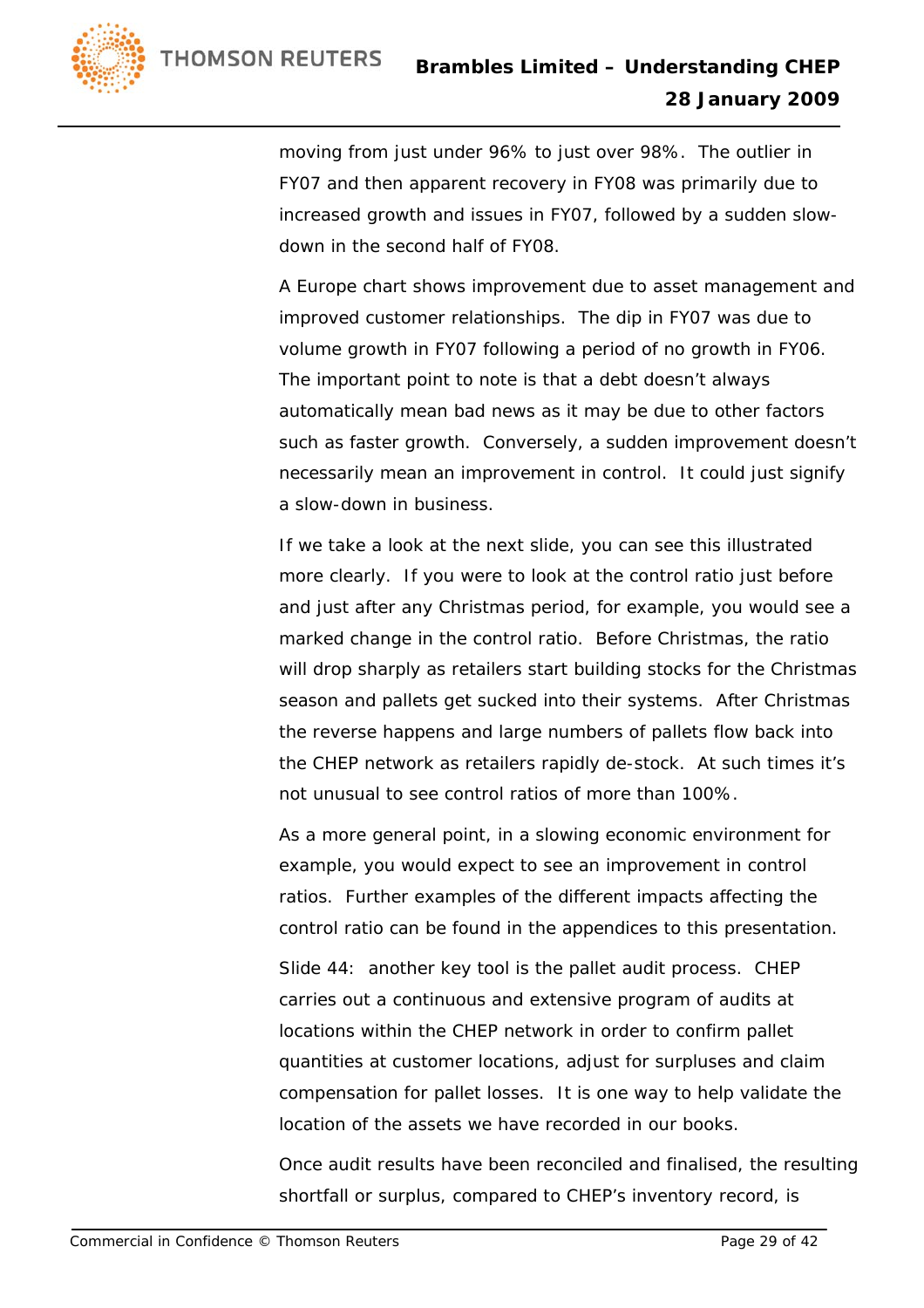

adjusted in CHEP's accounts either through write-down or through provisioning. As we've said before, it may be compensatable or uncompensatable.

 Clearly, the more audits we carry out, the more certainty and control we have over our assets. Audit coverage therefore is one of the KPIs that are monitored internally. Over the last few years it has increased significantly and was over 80% in FY08 for both Europe and the USA.

We expend a lot of effort not only trying to prevent pallet losses, but also to retrieving them. To ensure continuous improvement, therefore, we set targets for the businesses and monitor their performance against them.

 As Patrick said earlier, we have four main buckets of cost - asset costs, transport costs, plank costs and other operating expenses. I have just talked to you about two KPIs we use in asset management. It's also worth touching on two other KPIs we use: the plank cost ratio and the transport ratio, which we use to help us manage, unsurprisingly, plank costs and transport costs. As Patrick said, we periodically publish this information.

 Turning to slide 46, the plank cost ratio is simply plank costs divided by sales expressed as a percentage and just to remind you, plank costs include inspection and repair costs and materials such as lumbar and nails. In general, you would be looking for the plank cost ratio to decrease over time as this would normally indicate increasing efficiencies.

 In the example shown in slide 46 you can see the trend was positive FY03 through FY07 although it increased slightly in FY08. The reason for the latter was the result of CHEP USA's investment in quality of \$26 million and the \$10.9 million associated with Wal-Mart's decision to modify its management of pallet flows within its network.

 Another key factor that will affect plant ratio is the overall optimisation of CHEP's own network. In a time of high fuel costs,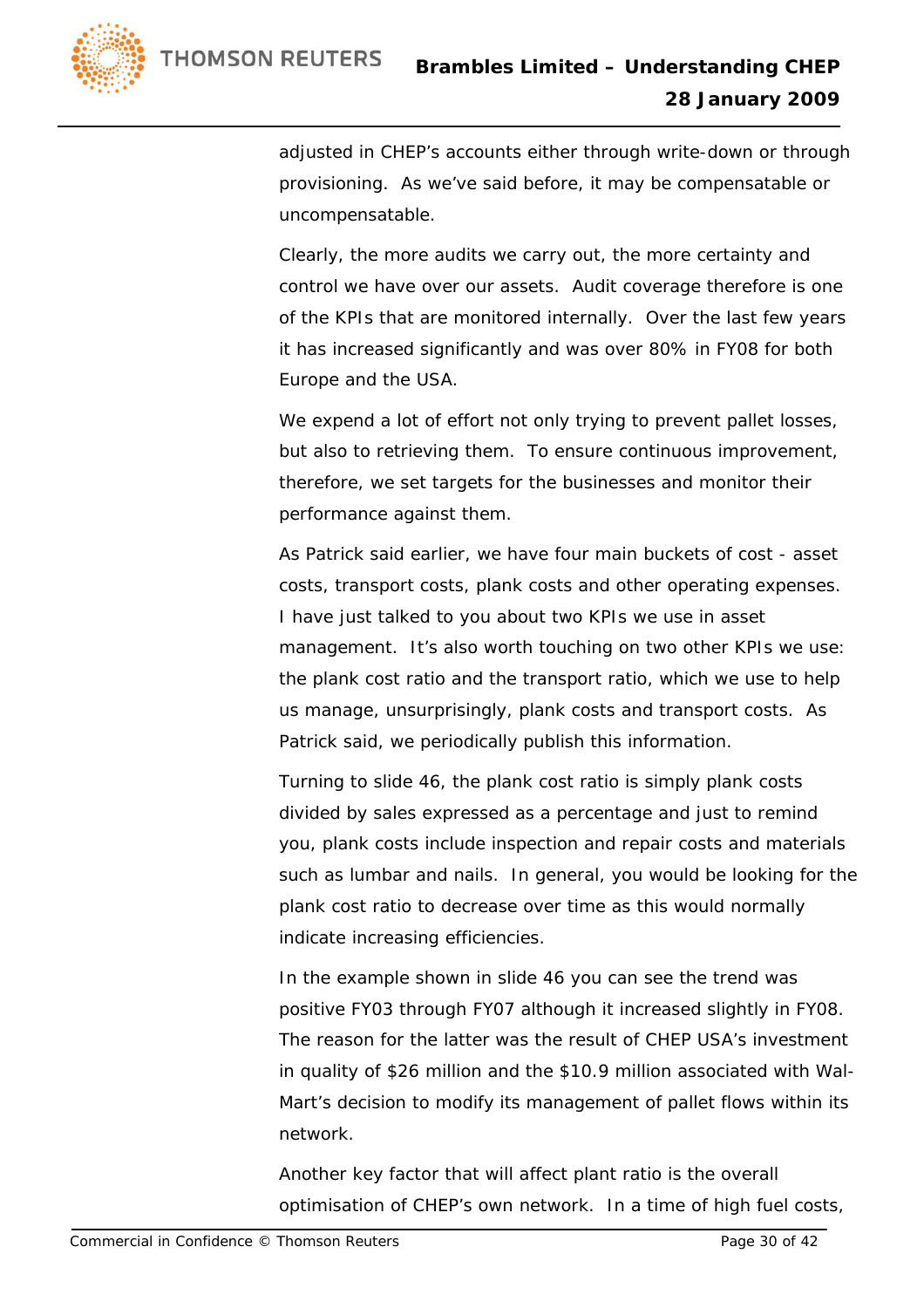

for example, it may be more efficient to reduce transport costs and open more service centres. This would tend to give rise to an increase in the plant cost ratio. Lower fuel costs could well result in fewer service centres and a lower plank cost ratio.

 So when looking at this ratio, it's also useful to look at the gross transportation ratio which is covered in the next slide. This ratio is a little bit more complicated. Transport, as shown in note five in our annual accounts, does not include any fuel surcharge. As Patrick explained, that is included as part of other income. Neither does transport include the cost of transport related to the initial delivery of a new pallet. That, if you recall, is capitalised and is included in fixed assets.

 Transport costs in the gross transportation ratio, however, include both capitalised transport and the fuel surcharge. As for the plank cost ratio, we would be looking for a decreasing trend in the ratio over time as this should reflect increasing efficiencies.

 Managing transport and the service centre infrastructure is a key element of successful pooling. Our network has been continuously optimised to respond to our customer and supply chain partner's needs as well as changes in economic factors. This flexibility enables us to respond quickly to changing circumstances.

 That concludes the formal presentation. As Michael said, the main objective of this session was to provide an introduction to pallet pooling for those of you who are relatively new to the stock and we hope that we've done this. We've given you a brief introduction to CHEP and a high level view of the three main pooling models. We've shown you where to find key information in our annual report and how, using this together with information we provide in our background pack, you can start to understand capex.

 We also hope it provided a refresher for the long term followers in the room and that all of you have found something of use in what you've heard.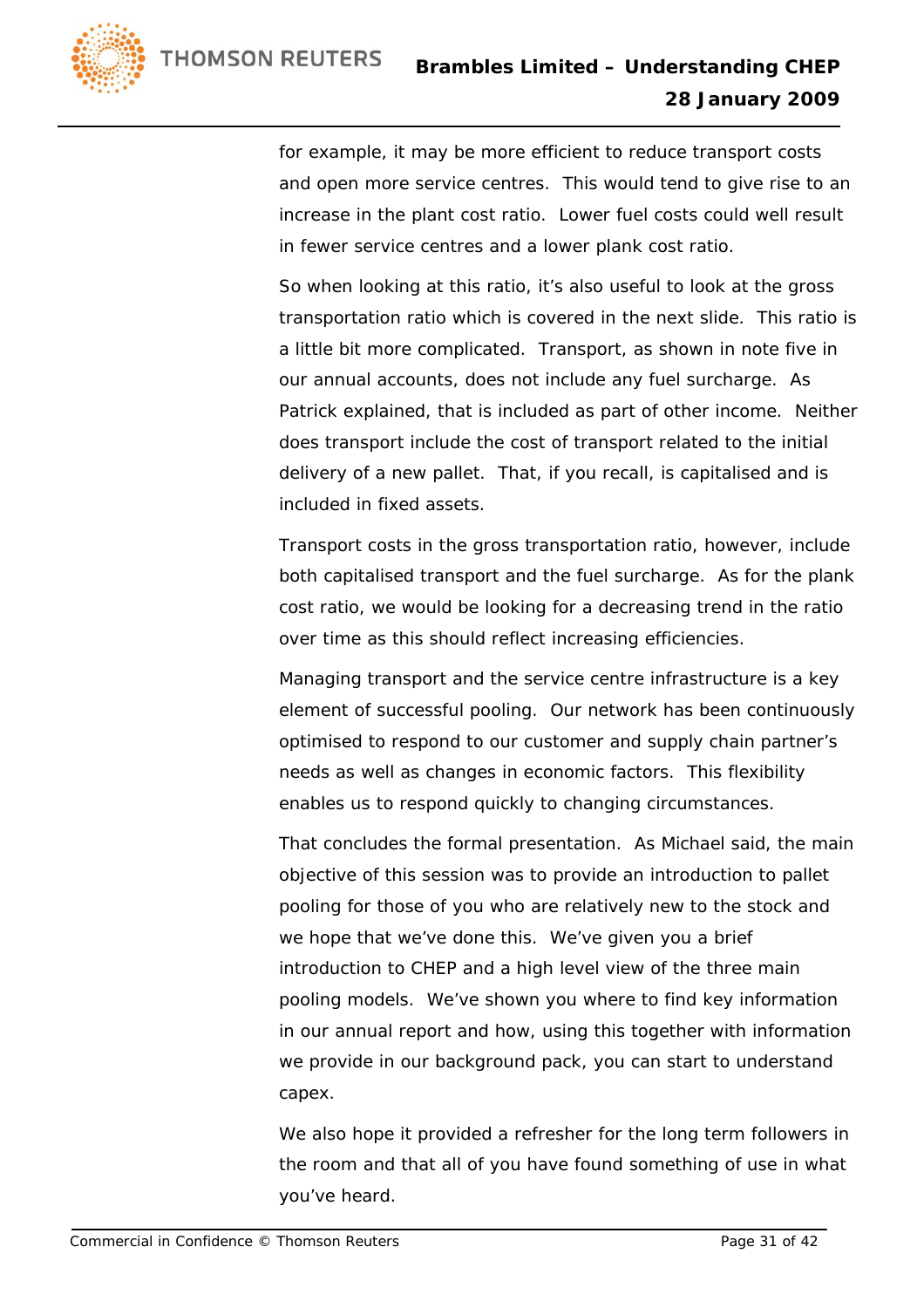

Finally, I'd now like to hand back to Michael for Q&A.

Mike Ihlein: Thanks Liz. How are we going in the room, all going okay? Not asleep yet with the accounting? Hopefully that's helped you all. If you want to grab a coffee, or tea or coffee, there is some outside. There's also water in the room here.

> Let's get going to the Q&A. Just a couple of housekeeping matters first. Please state your name and organisation before you ask a question, particularly for those in the room. If you're online or on the phone, I can see your details there.

> In the interests of getting through as many questions as possible, perhaps just for the first instance, try and stick to one question so that everyone has an opportunity, especially if we get into detailed accounting stuff. Please deliver all the questions in the first instance to Liz or myself and we'll answer or redirect as required to Patrick or Gino.

> Okay, look people online, we'll come to you in a moment. Perhaps we'll start in the room first. Are there any questions? There's one over here.

- Question: (Kevin O'Connor, Merrill Lynch/Bank of America) Just on slide 25 and we're talking about the financials, I may not have been listening properly, but you said that I think total pallet - of the total rental equipment that the pallets were over 90%? Maybe that was me mishearing. Then on slide 39 I think Liz, you've got it being around 83%. Can you just clarify that for me please?
- Liz Doherty: 00 On this particular one I believe that what on slide 25 is referring to pallets to CHEP and in the 83% of net book value of assets would have actually been for Brambles as a whole.
- Question: (Cassandra Meagher, CommSec) Just a question on managed recovery, can you run through the managed recovery model and how that might result in uplifting revenues, just the implications financially?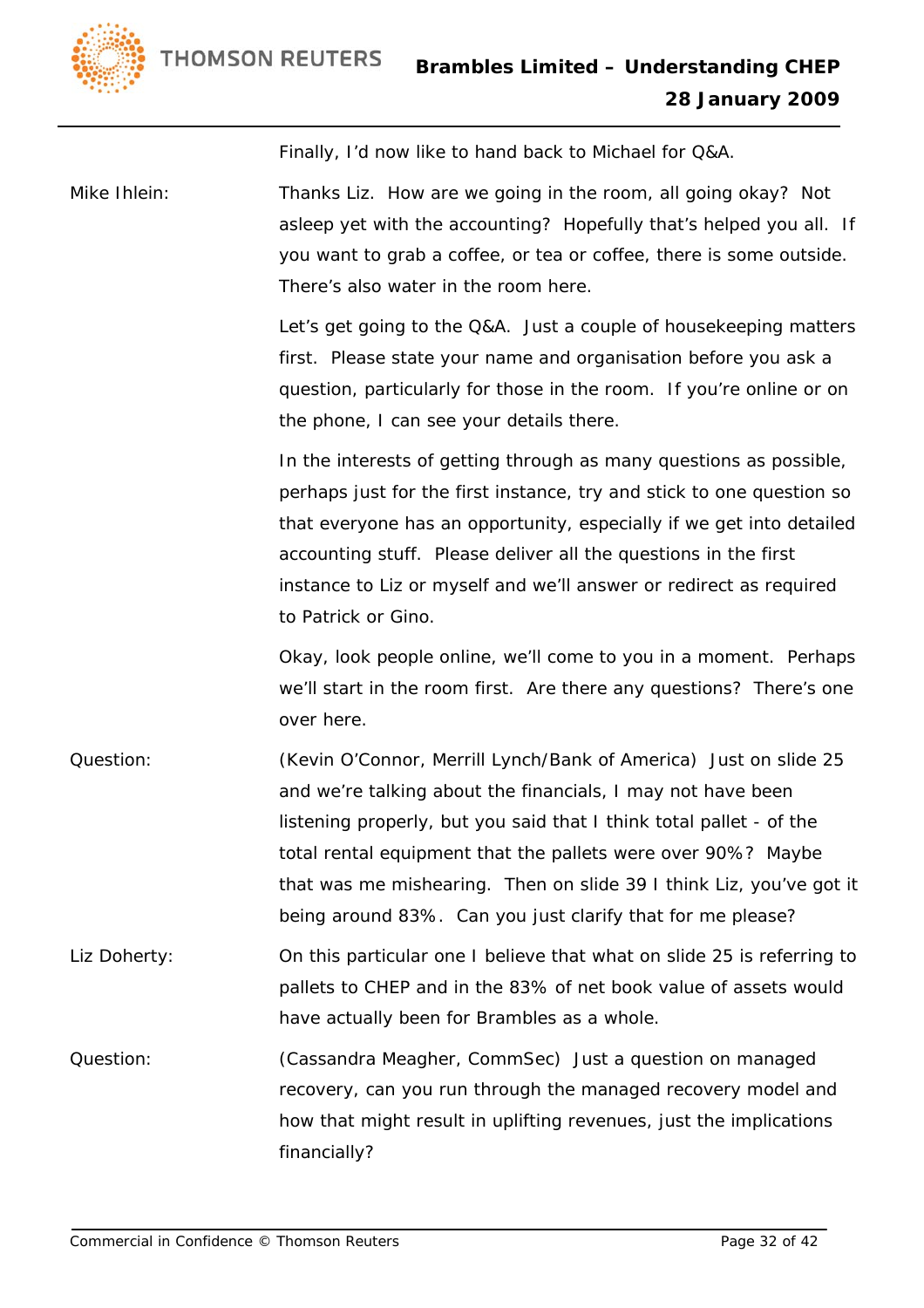**THOMSON REUTERS** 



Mike Ihlein: I don't know how much detail you want to go into, but I mean the managed recovery just increases efficiencies by our involvement in collection because we see the whole supply chain, so our involvement there is facilitating efficient transport movements between manufacturers and retailers throughout the system, so we tend to see the whole picture there. It also makes sure that we're seeing what's going on out there in the market and making sure that movement fees are appropriately being charged.

Anything else you'd like to add there Liz?

Liz Doherty: No, I think that's about right, I mean the advantage to us of managed recoveries, we are able to control real time what's happened to the assets and that improves our control and therefore, at the end of the day, our revenue.

Question: (Cassandra Meagher, CommSec) [inaudible] asset turns?

Mike Ihlein: Look one of the things I should say up front here about both the exchange system and the transfer hire system, people often ask me, or ask us, why we don't show some of the ratios like we do for the USA and Europe. It's just that these pallets stay out in the field in these two models, so it's not as easy to analyse it like it is for a one-way trip in the US and continental Europe.

> So with pallets out in the field, it's not as clear cut to you trying to look at is as it will be for internal information we have, so that's why we don't show some of these charts and ratios and that sort of thing because, in the transfer hire model, for instance, we don't care if the pallet doesn't come into the CHEP service centre because people are paying daily hire fees while it's out there.

> So things like turns and that sort of thing don't really figure in that system.

Liz Doherty: Just to answer that, typically, Cassandra, in a one-way pool model, the thing you would want is for them to turn as quickly as possible. In a transfer hire, to Michael's point, you don't really mind providing you've got control over the assets because if it's out there earning you money, you don't really mind if it's back.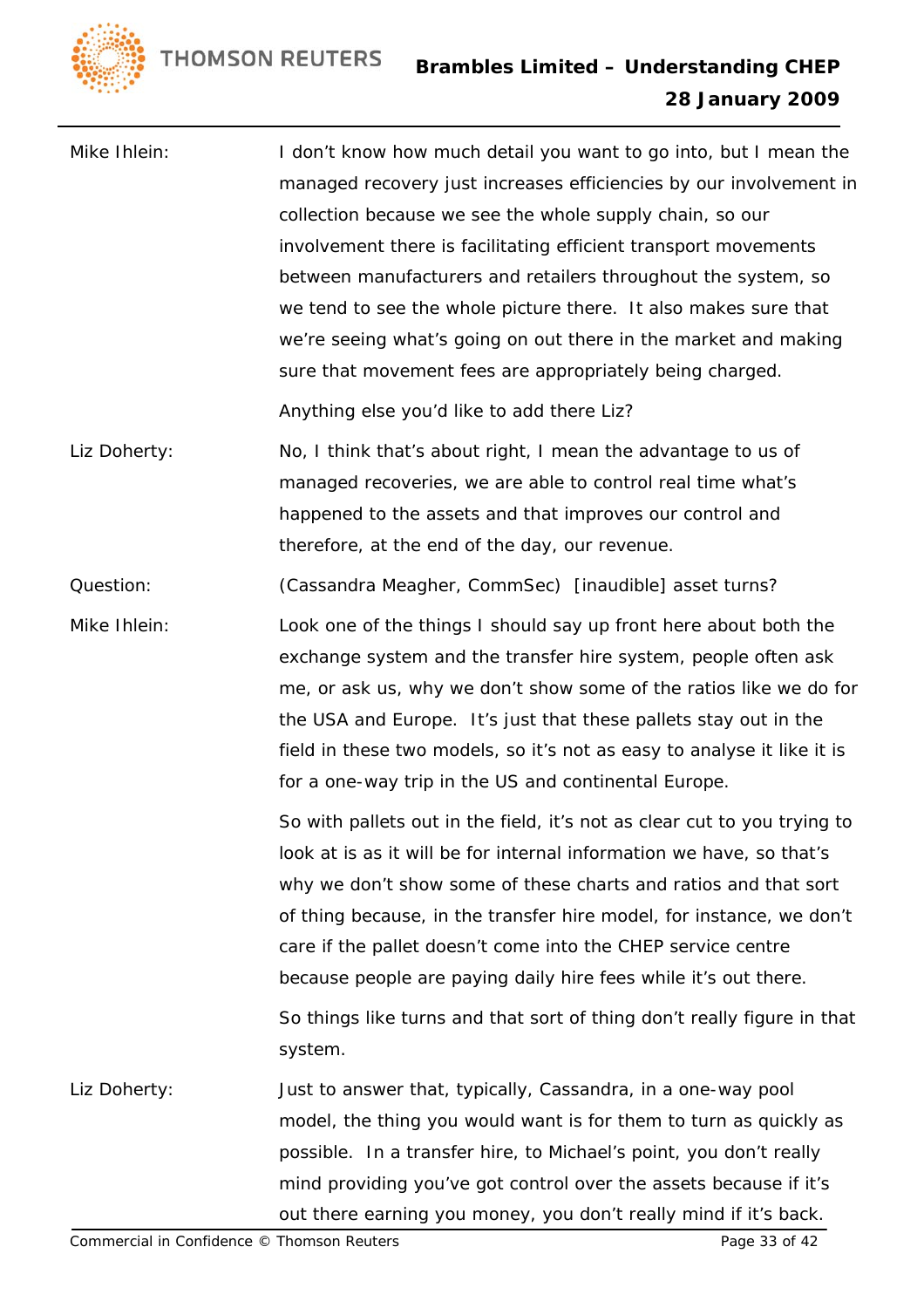



It's more difficult in Europe where we have both sort of exchange and one-way trip model to actually give a meaningful figure.

- Michael Ihlein: We said on the exchange model that it stays the pallets stay out there for movement. They become trade quality pallets as they're exchanged back and forth and we only see them back again when they send them back.
- Question: (Simon Mitchell, UBS) Just two question, first on the pool ages you gave, I think which were about four years, can you just discuss how you calculate that? I think it's using the gross book value versus net written down value rather than a physical measure. The second was on the provisional rates for loss, just give us some idea of what those provisional rates are per issue. I think it's generally been 1% to 2% per issue, but if you could just give us some - I know you've discussed the accounting value, but you haven't discussed the actual provisioning rates.
- Liz Doherty: Sorry Simon, can you repeat I was just talking to Patrick could you just actually repeat the second question, the one about the provisioning rate? I didn't catch it.
- Question: (Simon Mitchell, UBS) Yeah, can you just talk about what you provisional rates are at the moment for issues, so how many issues do you assume that you're losing and also what that's done over time?
- Liz Doherty: Okay, on your first question about how we calculated the average age, you're absolutely right, you start with the gross book value, take the written down value and you approximate what the depreciation is so you can approximate, so that's exactly how we did it.

 In terms of the provisioning, we don't actually do a provisioning per issue per se. What, as Patrick described, is we do a whole lot of things. We do it based on the level of recoveries that we've actually done, we look at the control ratio, a whole series of judgmental factors come into it. So there's no particular sort of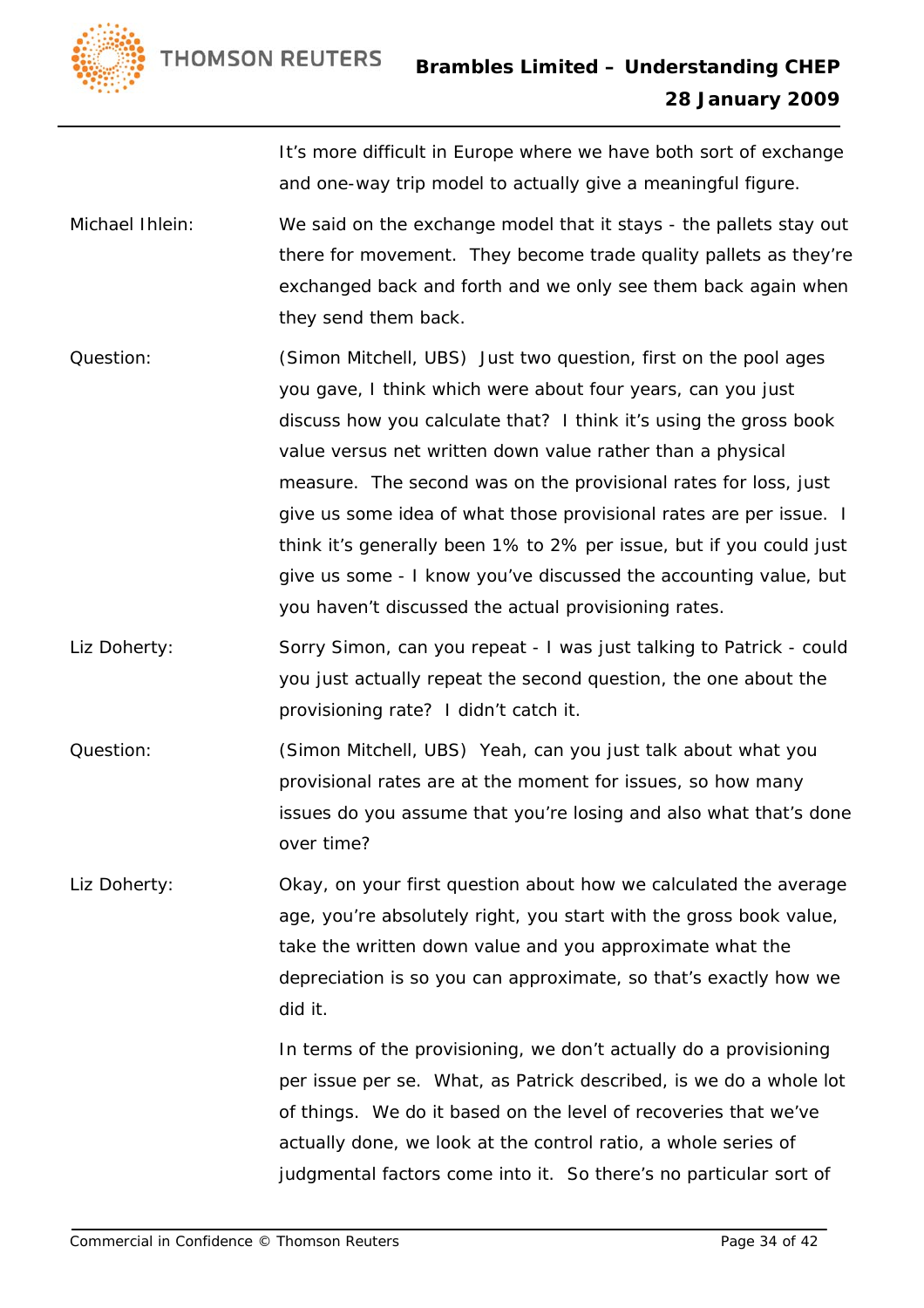



rate per issue. The only thing we would say is that it's been relatively consistent over recent years.

Question: (Simon Mitchell, UBS) Let me ask it another way. How much that \$90 million that it's averaged the last two years, what does that imply that you're losing?

Liz Doherty: I think to answer your question, what we've actually told you is we're looking at between 9% to 10% of the pallets gross we need to replace each year and in order to do that, you need to take account of the cost of that, is represented in the depreciation figure, the IPEP provision and the net book value of the assets. They all need to be taken into account.

> In terms of what we lose in net terms, if that's what you'd like to say, we said 9% to 10% is roughly what we need to replace each year, of that 1% to 2% is actually scraps, so you're talking between 7% and 9% are sort of on average deemed irrecoverable. Of that we get approximately half is actually compensated, so on net loss, if you like, is about 3% to 4.5% on that basis and that hasn't changed massively over recent years.

Mike Ihlein: I might just, before the next question in the room, there are a couple of questions online, Carlos [Roges, Playco] it looks like: has CHEP considered pooling plastic pallets? The answer to that Carlos is yes. We use a plastic pallet in China and we keep monitoring plastic around the rest of the world. It's a far more expensive pallet, it's an oil-based product, of course plastics are oil, so the price is higher. We look at it, continue to monitor it all the time.

> Plastic pallets, we know, do get damaged and they can't be repaired, so if they get damaged to a fair degree, because forklifts are very hard on pallets, let's face it. When you see, when you do site visits and things to various places, you will see that it's pretty touch work on pallets and plastic pallets in fact do get damaged. You just can't repair them like you can with a wooden pallet. So we find the wooden pallet model still the most efficient.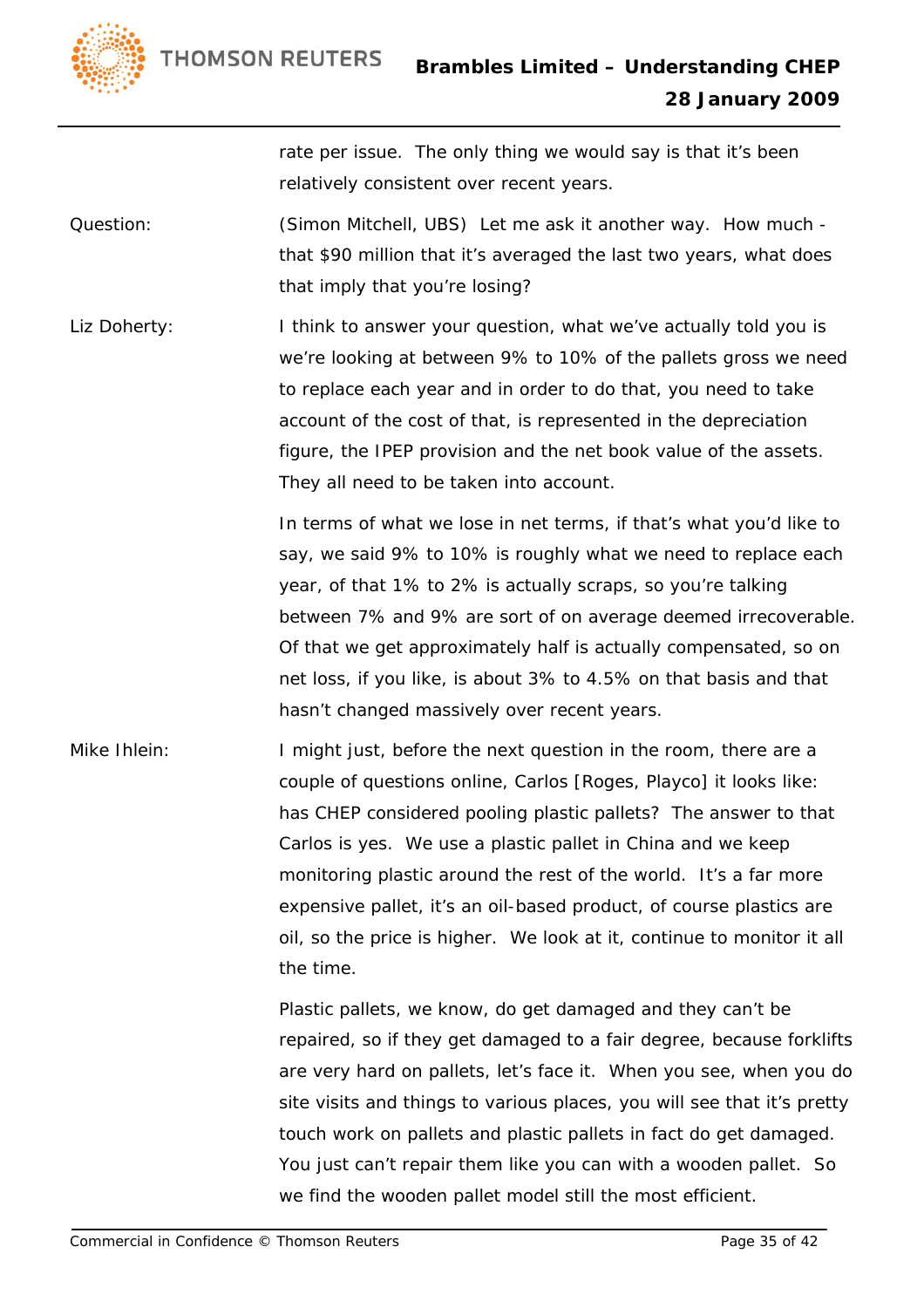

 Actually, that's another good point. If you are of the belief that plastic pallets don't get lost, just because they might have an RFID tag on them or something like that, believe me they do because we see enough plastic pallets in the US coming through our service centres going to the wrong place. They all get sent back, but if they come through our service centres it means they're going to the wrong place. An RFID tag is only as good as the reader it passes, so it's a very important thing to understand about plastic pallets. But they have their place, as I say we're using them in China.

 Another one here, Shane Finemore from Manikay Partners: how much do economic conditions affect the control ratio from losses or recovery rate perspective?

Liz Doherty: Right. In slower economic conditions, if you get, for example, declining growth, massively declining growth, then pallets would tend to come back into you system faster than they were going out, that would be typical. So you would expect an increase or an improvement in your control ratio. Conversely, if you got massive growth going on which is what we've had in previous years, then you would tend to get a slightly lower control ratio because you'll be putting out more pallets into the world than you would be getting back in. So that's what would happen on the control ratio. In terms of replacement assets and in terms of ones that are lost and recoveries, to be honest with you we don't really - the last recession was probably 18 years ago, so it's very difficult to say what would happen. I think you may find that we just actually do get more back than we would have otherwise have done, but it's too early to say whether there's any particular trend as a result of that.

Mike Ihlein: We return to the room, we've got somebody at the microphone. Question: (Anthony Moulder, Credit Suisse) Two questions quickly if I can. First related to Simon's, what is the average book value of the compensated pallets please? Secondly, what is the proportion of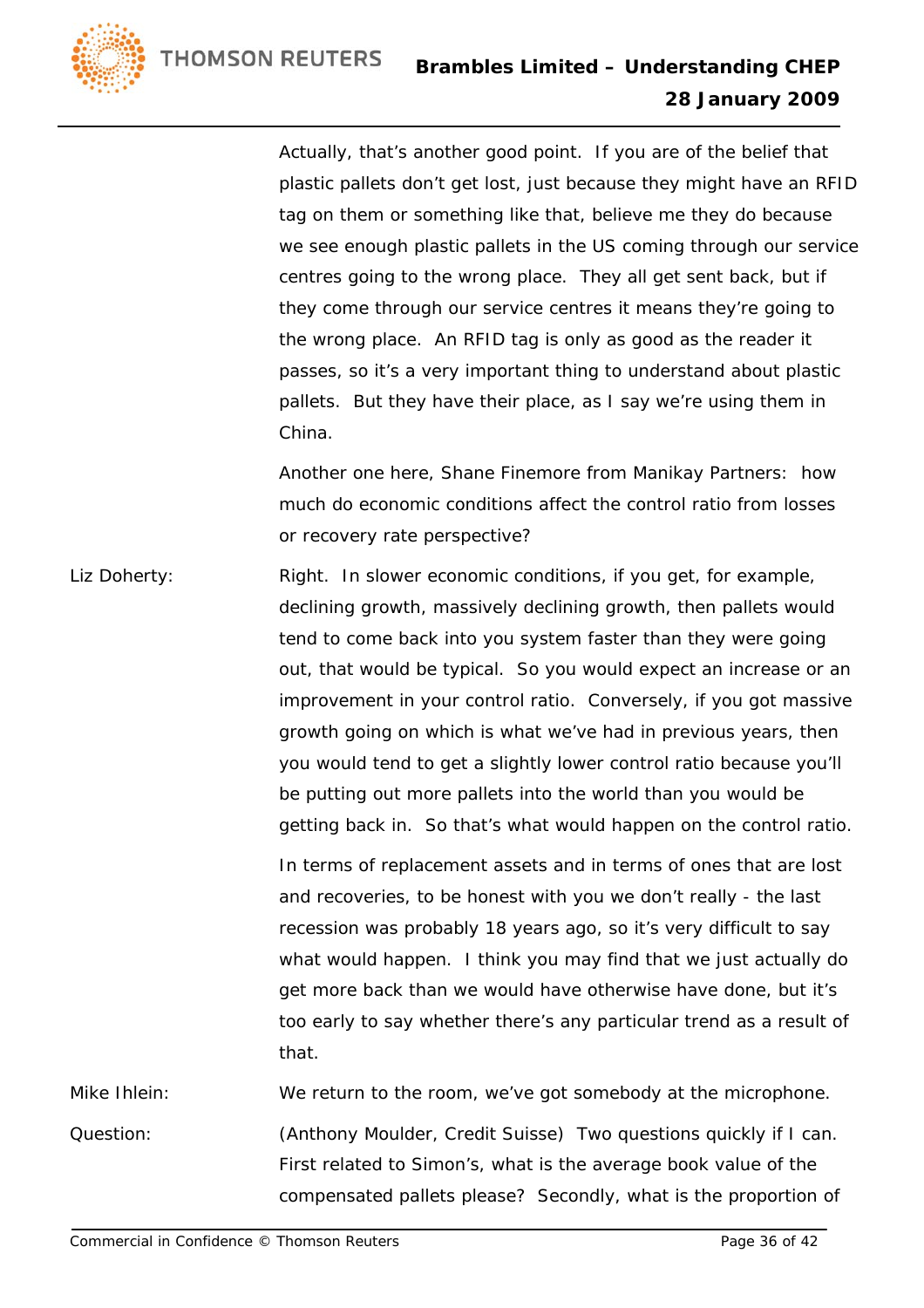**THOMSON REUTERS** 



the UK pool that is on a one-way trip as opposed to exchange and how is that trended over the last few years?

Liz Doherty: The first question is, I'm not going to give you the precise detail, but you can take a look from our note to the accounts. You can see in the cash flow you'll see the proceeds of sale from disposals and in the other income statement you can, on note five, you can see the gains. So taking one from the other would give you the net book value and then you'd approximate how many of those were actually pallets. So the information is in the accounts, or enough for you to actually make a good estimate.

> What was your second question? I can only do one at a time I'm afraid.

- Question: (Anthony Moulder, Credit Suisse) Fair enough. The second related to the UK pool, you put it down as an exchange pool. What's the proportion of that pool that currently operates as a one-way trip?
- Liz Doherty: Of the UK?

Question: (Anthony Moulder, Credit Suisse) Correct.

Liz Doherty: I'd have to come back to you on that one, I don't know.

Mike Ihlein: Just thinking off the top of my head it's still mainly exchange. We'll come back to you on that one.

Liz Doherty: I don't know the answer to that one.

- Question: (Russell Shaw, Macquarie) Just two questions as well, hopefully you'll be able to answer them quite easily. First one was just to confirm your average depreciation charge, I think on your management accounts slide you've got around 11% versus your wooden pallets of an effective rate of around 7%-7.5%. Is that assuming you've got 11% across all you assets and then can you give some idea of what your expected lines are on the RPCs and some of the other pallet types?
- Liz Doherty: Okay, I'll let Patrick handle that one, he's got his hands on the detail.

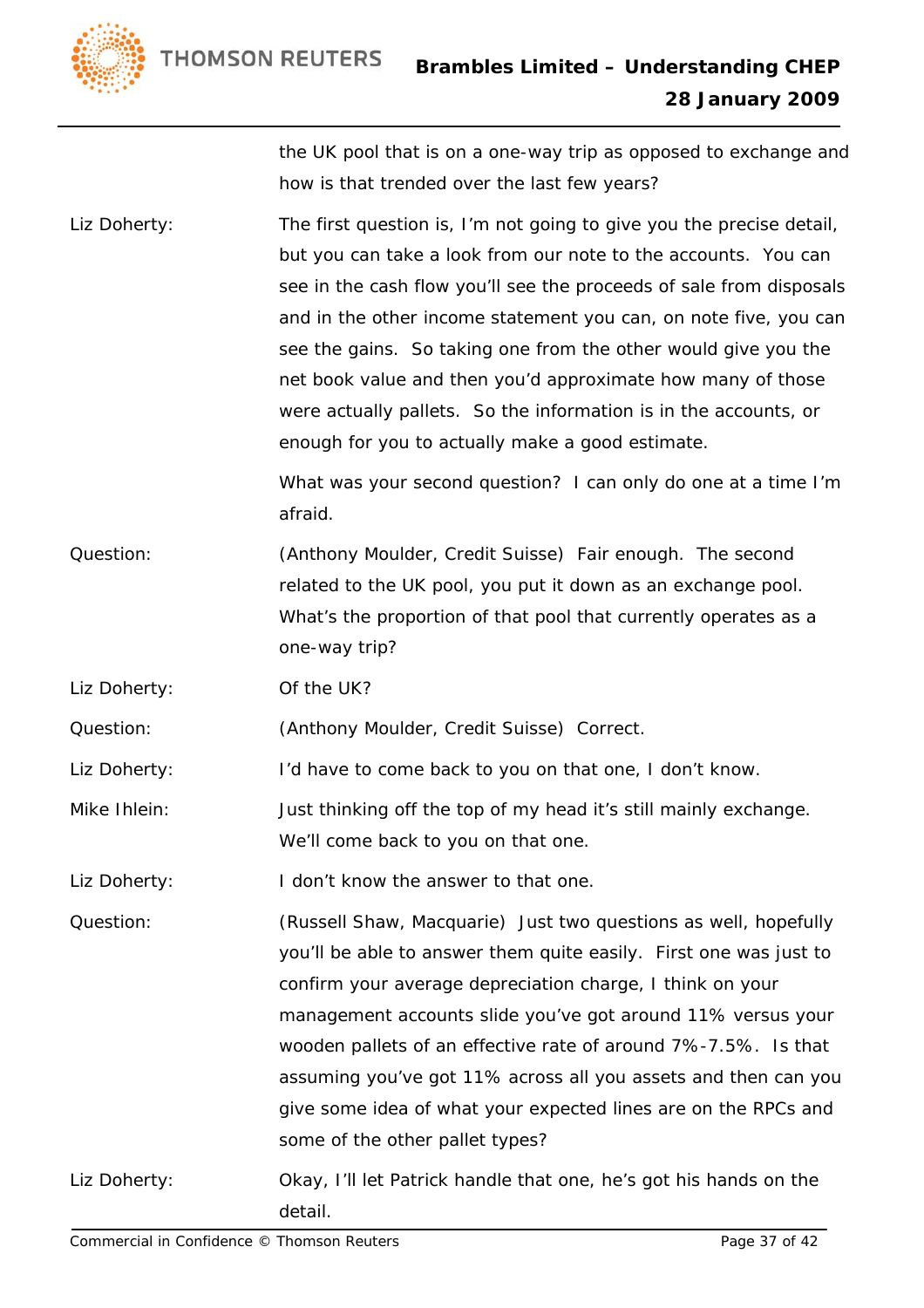

- Patrick Gibson: Wooden pallets are depreciated over 10 years to a 25% residual value. Broadly speaking it varies a little bit by region and things like auto and IPC and RPC, but generally it's around 10 years to a 10% value on auto and RPC.
- Question: (Russell Shaw, Macquarie) Isn't the effective rate 7.5% then if you've got a - so you're writing off 75% over 10 years versus that 11 that you've got in you management accounts?
- Patrick Gibson: It's over 7.5 years down to 25% residual value which is equivalent to an effective volume.

Liz Doherty: That's what he's saying. He's saying over 13 years is effectively a 7% but we've got 11% in the depreciation as a percentage.

- Patrick Gibson: Well there are other items of course within depreciation including repair tables, IT which is a higher depreciation rate and one or two other things.
- Question: (Russell Shaw, Macquarie) Just one other question, just within the plant costs, can you give us an idea of what sort of proportion of those plant costs relate to storage costs and how that would change through an economic cycle?
- Mike Ihlein: I know where you're heading and look we did raise at our AGM that we had extra storage costs for this current time with the economic downturn, but I don't want to comment any further on this unless there's something generally you want to say about it.
- Liz Doherty: I mean in any point in time in normal circumstances, you will always need a proportion of your pallets in storage ready there, kind of like your working capital, if you like, to sort of buffer you up. In a massive slow down what you can do is get an increase in these temporarily, just as in a massive - if you get rapid growth you can actually deplete pretty rapidly your working capital.
- Mike Ihlein: Look I can just repeat, there's a couple of things Russell that we did say, we were happy to say about the slow down situation in the US which had been a turnaround from growth market for 16 to 17 years and due to the rapid slow down there we had a whole lot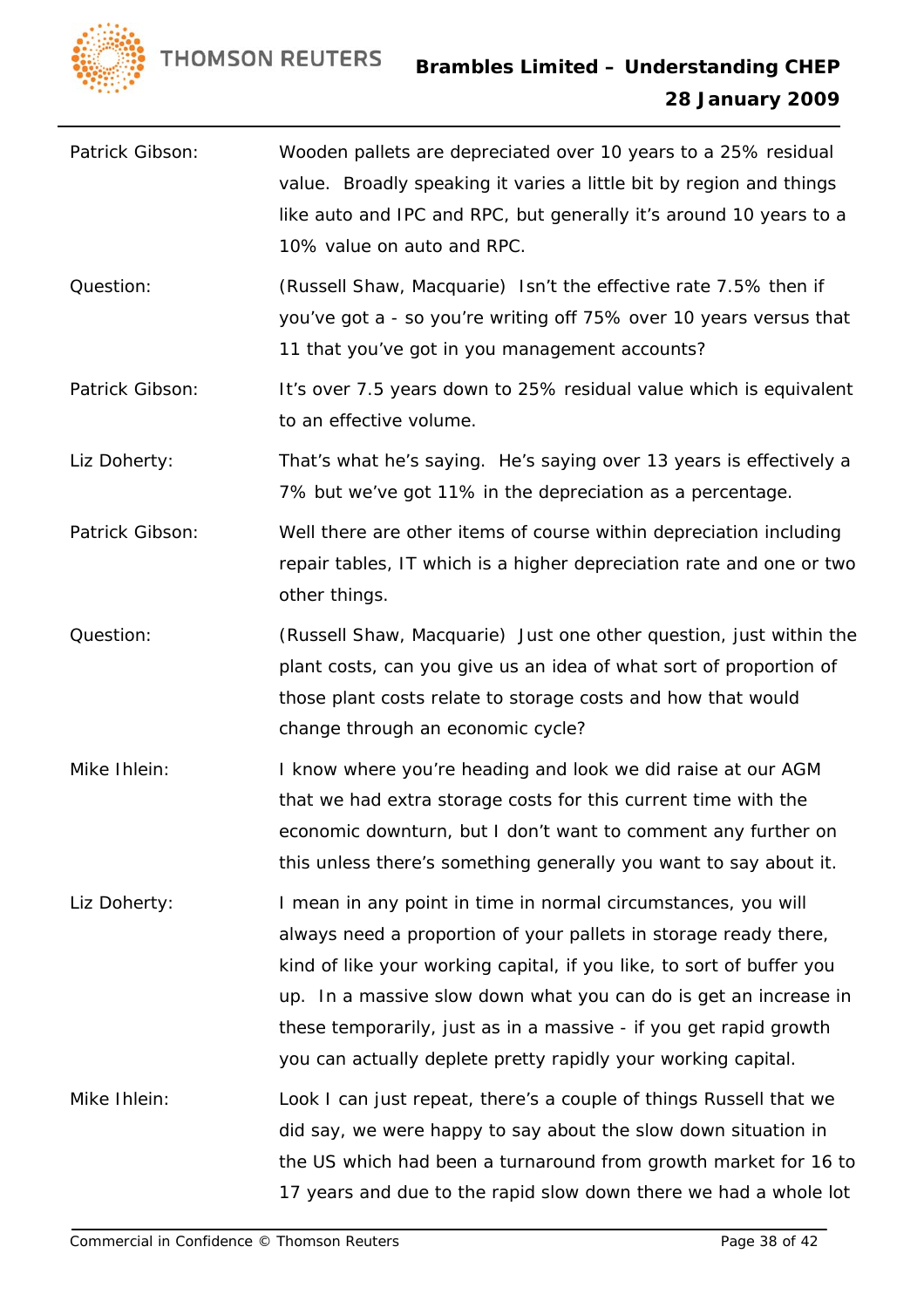of extra pallets come back into our service centre network and there were - in the US there is normally five to six million pallets sitting in our service centre network at any one time to be able to service all our customer needs. At the moment, or at that time, in November when we talked, when we gave you a trading update, it was double that. So it was leading to extra storage costs.

 I mean you can go and calculate these things if you like by just being aware that pallets just can't be chucked out in a field somewhere, they've got to be secure, they've got to be under cover so they're not out in the weather and they've also got to have fire protection, sprinklers and so on and so forth. So you can go and estimate that the extra cost of that sort of thing. I think one or two of you may have already had a go at that.

 So it is a situation there, but normally, in normal circumstances, our plant costs, we don't go into a breakdown of the detail.

 I think Russell you said something about expected lives on RPCs. Do we have any - sorry missed that. Right.

Okay, I'll just go to a couple more…

- Liz Doherty: Just to add to that, if you look at the notes in the accounts, you should get some ranges of what we do for RPCs and other things, because that will vary, particularly where there are scraps to be done on plastic and recovering that sort of stuff, regrind values. You'll get the range in the accounts, you should see it there on the accounting policies I think.
- Mike Ihlein: Okay, Joseph Livermore from Balanced Equity: how do you determine the amount per pallet which customers are charged in compensation for a lost pallet?
- Liz Doherty: I think we're going on to commercial negotiations here. I mean we take it - I mean in all of these things, because as we've said, in a dynamic pooling environment you're inevitably going to get some losses, we sort of factor that into the business model and clearly, depending on whether people are compensating or not directly, we'll bill that into the pricing of it.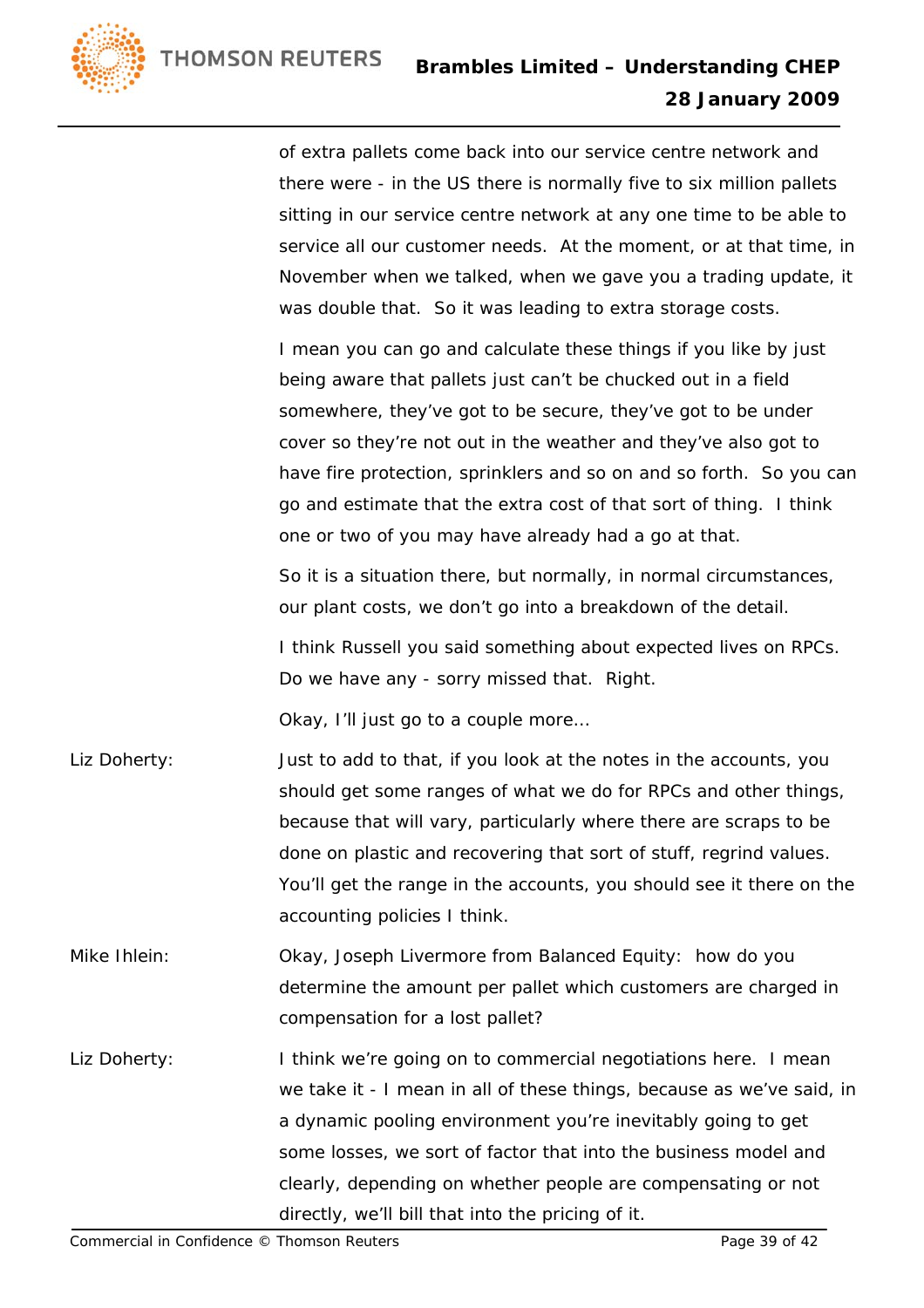

| Mike Ihlein: | Another one here, Peter Wetherall, Wallara Asset Management:<br>one of the reasons you gave for capex in new pallets was<br>contractual obligation, Liz. Could you please elaborate on this?<br>Do some customers always get new pallets?                                                                                                                                            |
|--------------|--------------------------------------------------------------------------------------------------------------------------------------------------------------------------------------------------------------------------------------------------------------------------------------------------------------------------------------------------------------------------------------|
|              | I think the answer is yes, there are some customers that receive<br>new pallets and very specific customers and they're all the sorts of<br>things we're looking at, at the moment in the US, which is, when<br>you think about, we've always had to buy new pallets because<br>we've had growth and replacement in the US, so we were just<br>directing some of those to customers. |
|              | Now it doesn't always mean that they're necessarily needed, so<br>we'll talk more about that at the trading update with our half year<br>results.                                                                                                                                                                                                                                    |
|              | Back to the room; have we got any more questions in the room?<br>Nothing more online and I don't think there's any in the phone<br>queue.                                                                                                                                                                                                                                            |
|              | Antony, back again?                                                                                                                                                                                                                                                                                                                                                                  |
| Question:    | (Anthony Moulder, Credit Suisse) Since you opened that can of<br>worms, how many customers get new pallets?                                                                                                                                                                                                                                                                          |
| Mike Ihlein: | We're not going to talk about it in detail Antony, we'll talk a little<br>bit more about this at our half year result.                                                                                                                                                                                                                                                               |
| Question:    | (Anthony Moulder, Credit Suisse) Follow up of accounting, the<br>asset recovery program, the costs of that, are they part of plant<br>costs or transportation costs?                                                                                                                                                                                                                 |
| Liz Doherty: | The asset recovery, the main part of that, as Patrick explained,<br>was actually in other operating expenses.                                                                                                                                                                                                                                                                        |
| Question:    | (Anthony Moulder, Credit Suisse) That's back from the recyclers<br>effectively, in the US market particularly?                                                                                                                                                                                                                                                                       |
| Liz Doherty  | We're talking about, when you said asset recovery teams, we're<br>actually talking about things such as, we have huge teams in<br>Europe and those were the costs I thought you were referring to.                                                                                                                                                                                   |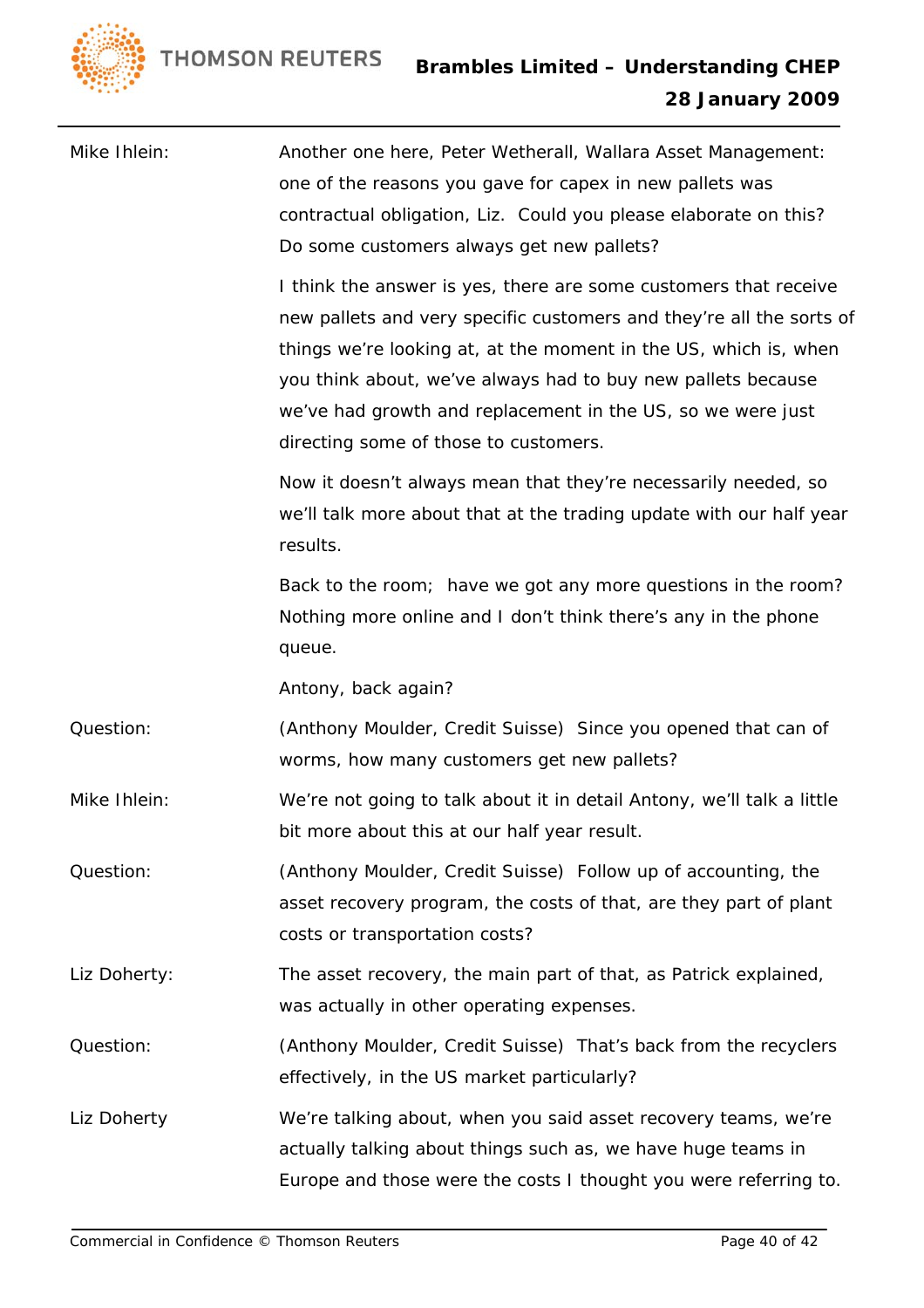

| Question:    | (Anthony Moulder, Credit Suisse) Sorry, the asset recovery<br>program.                                                                                                                                                                                                                                                                                                                                                                                                                                                                                                                    |
|--------------|-------------------------------------------------------------------------------------------------------------------------------------------------------------------------------------------------------------------------------------------------------------------------------------------------------------------------------------------------------------------------------------------------------------------------------------------------------------------------------------------------------------------------------------------------------------------------------------------|
| Liz Doherty: | It will go in there.                                                                                                                                                                                                                                                                                                                                                                                                                                                                                                                                                                      |
| Question:    | (Anthony Moulder, Credit Suisse) The costs of that haven't moved<br>significantly over the last several years?                                                                                                                                                                                                                                                                                                                                                                                                                                                                            |
| Liz Doherty: | What hasn't moved? Are you talking about the asset recovery<br>team or the                                                                                                                                                                                                                                                                                                                                                                                                                                                                                                                |
| Mike Ihlein: | Costs of.                                                                                                                                                                                                                                                                                                                                                                                                                                                                                                                                                                                 |
| Question:    | (Anthony Moulder, Credit Suisse) In the US it's my understanding<br>that recyclers are paid for the return of pallets back to CHEP<br>depots?                                                                                                                                                                                                                                                                                                                                                                                                                                             |
| Liz Doherty: | Yep.                                                                                                                                                                                                                                                                                                                                                                                                                                                                                                                                                                                      |
| Question:    | (Anthony Moulder, Credit Suisse) The costs of that I think were<br>reset higher under the Buckeye case, just trying to understand<br>whether or not they've moved with general inflation, costs of fuel,<br>et cetera.                                                                                                                                                                                                                                                                                                                                                                    |
| Liz Doherty: | Antony that's actually a bit of a commercial negotiation. That<br>would be us discussing pricing with our suppliers, which I don't<br>think would be normal to do.                                                                                                                                                                                                                                                                                                                                                                                                                        |
| Mike Ihlein: | Don't see anyone else in the room. Just check online. Shane<br>Finemore, again, from Manikay: how do fuel rebates work, what<br>are the delays, do fuel costs still have room to come down?                                                                                                                                                                                                                                                                                                                                                                                               |
| Liz Doherty: | With regard to the latter, you tell me, I mean fuel costs, they went<br>sharply up and then came straight down again, so in that sense<br>your guess is as good as mine. In terms of fuel surcharges,<br>Shane, it varies between regions. In certain markets it's kind of<br>normal practice to actually add a fuel surcharge as prices go up,<br>that would be typically a US sign that's done some. I mean<br>Australia, in Europe, it's not normal practice to do so and it's those<br>sort of fuel pressures, those cost pressures tend to be taken in<br>general pricing increases. |